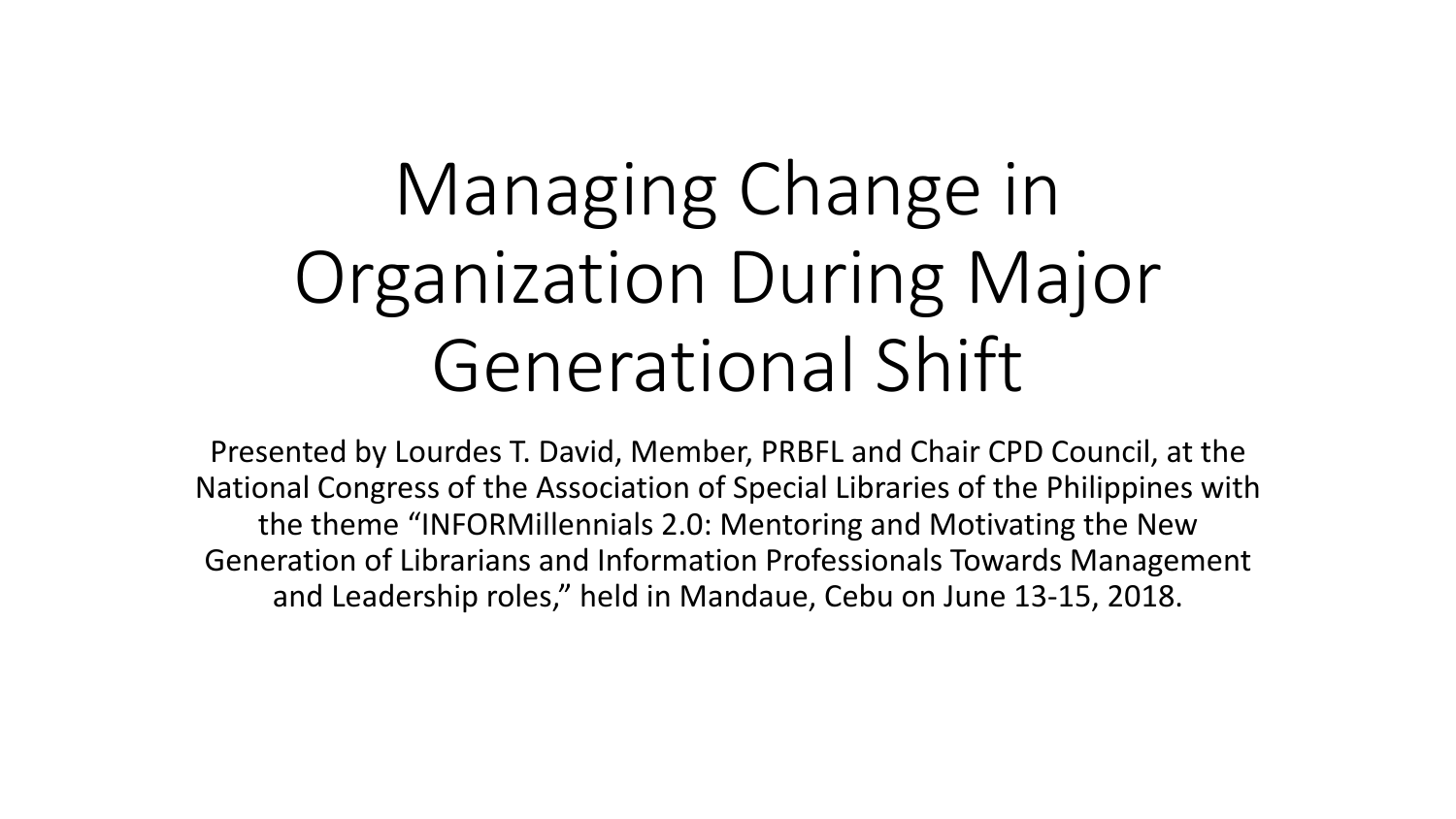#### What is a Generation?

- All the people born and living at about the same time, regarded collectively. [\(https://en.oxforddictionaries.com/definition/generation\)](https://en.oxforddictionaries.com/definition/generation)
- a group of individuals, most of whom are the same approximate age, having similar ideas, problems, attitudes, etc. ([http://www.dictionary.com/browse/generation\)](http://www.dictionary.com/browse/generation)
- all the people of about the same age within a society or within a particular family.

(<https://dictionary.cambridge.org/dictionary/english/generation>)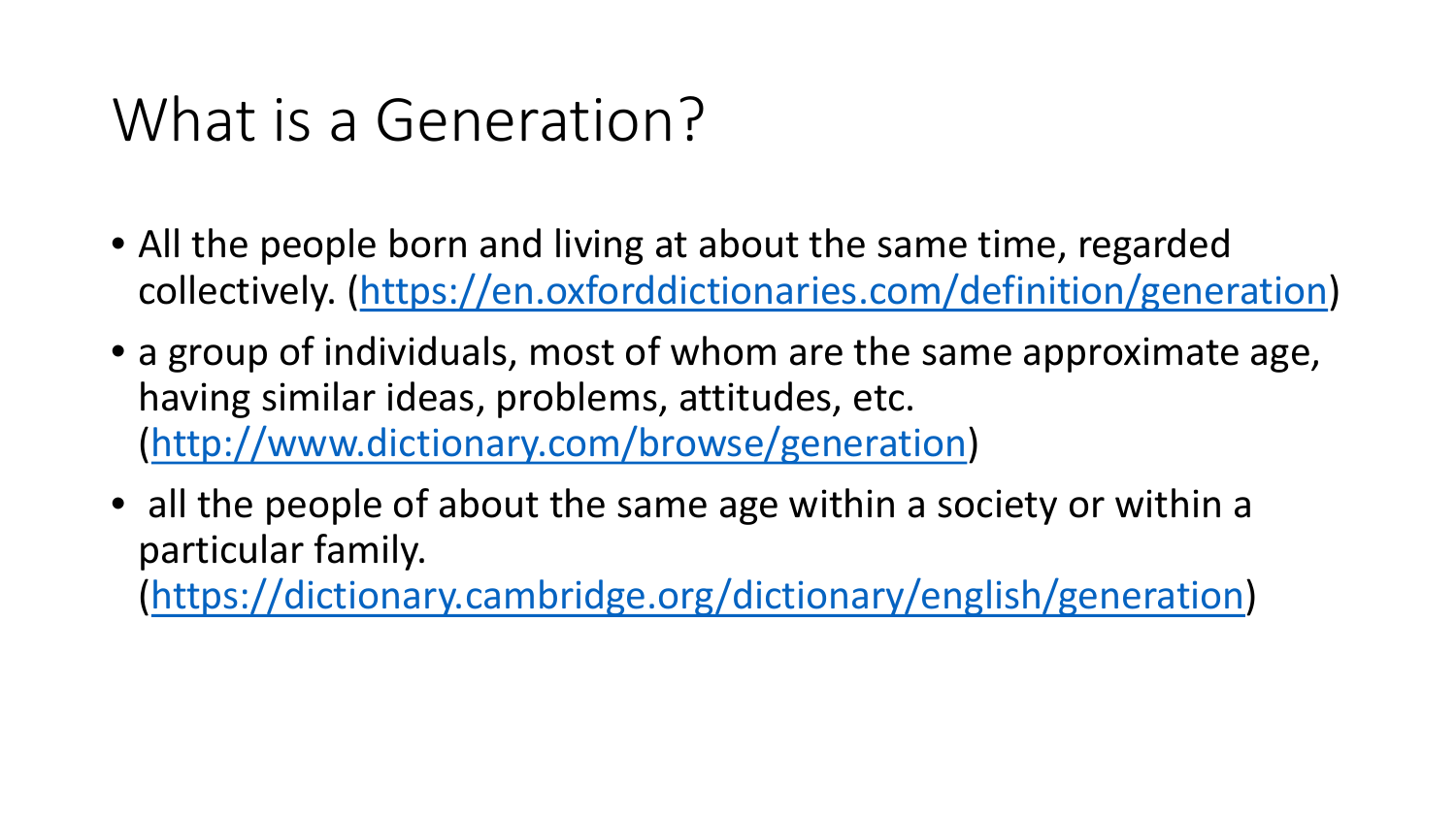#### What is a Generational Shift?

- Generational shift refers to a demographic transition between generations and its impact on attitudes and practices in society and in the workforce
- Bruce Tulgan provides insight into the Great Generational Shift from data collected since 1993.
- Dennis E. Gilbert also discusses three factors that shape generational shift.1954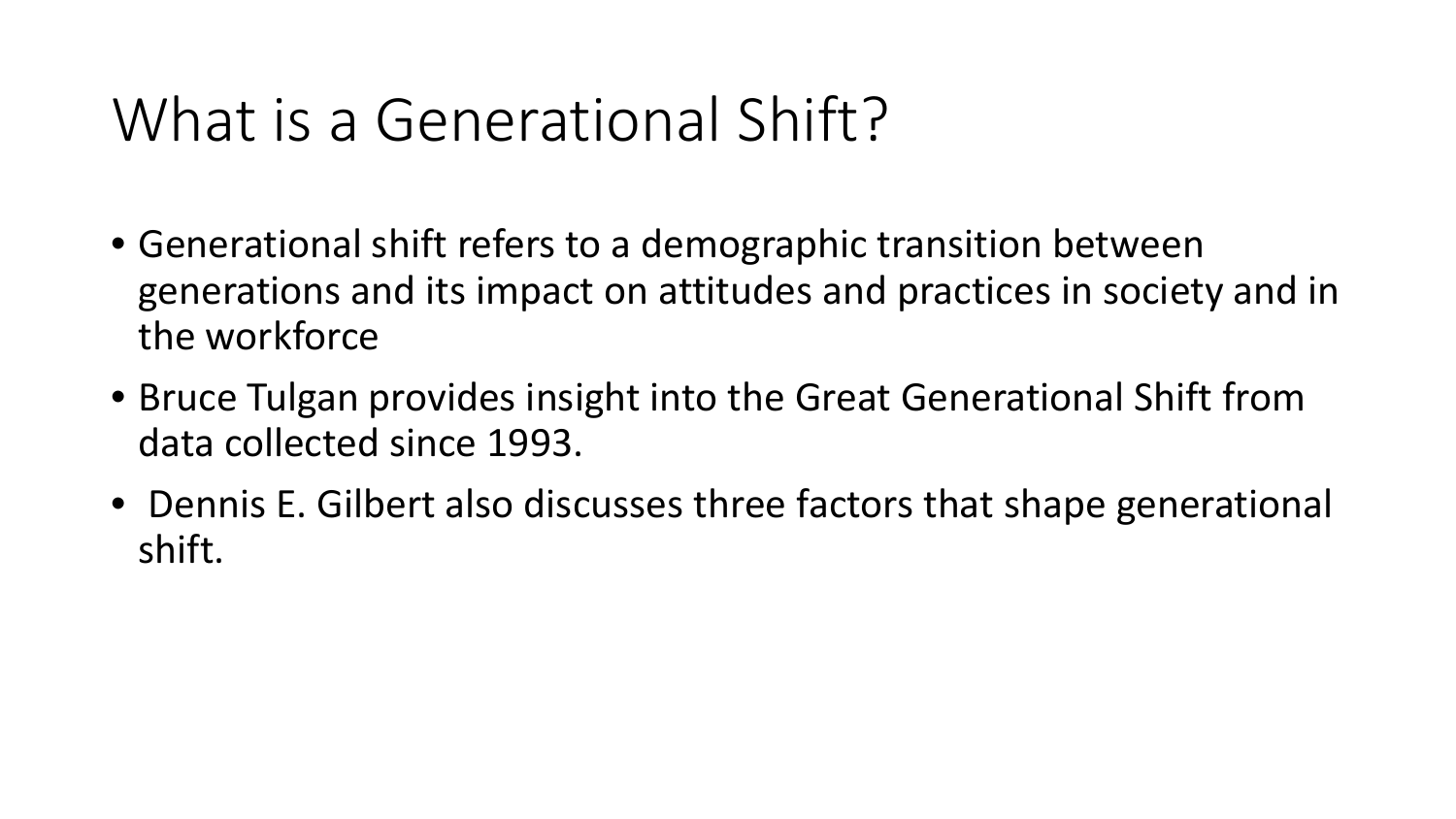# What Macroforces Define Generational Shifts

- **Globalization**—Capability of connecting and travelling worldwide
- **Technology**—Pace of change is unprecedented. Everything is happening fast.
- **Institutional Insecurity**—Institutions are constantly changing due to social, political, economic and environmental forces
- **The Information Environment**—There is infinite access to information in various formats that allows us to think, learn and communicate immediately
- **Human Diversity**—Each generation is more diverse than the last in terms of age, sexual orientation, cultural heritage, language, among others
- **Online Identity**—Through social media we are connected and have access to content and real-time dialogue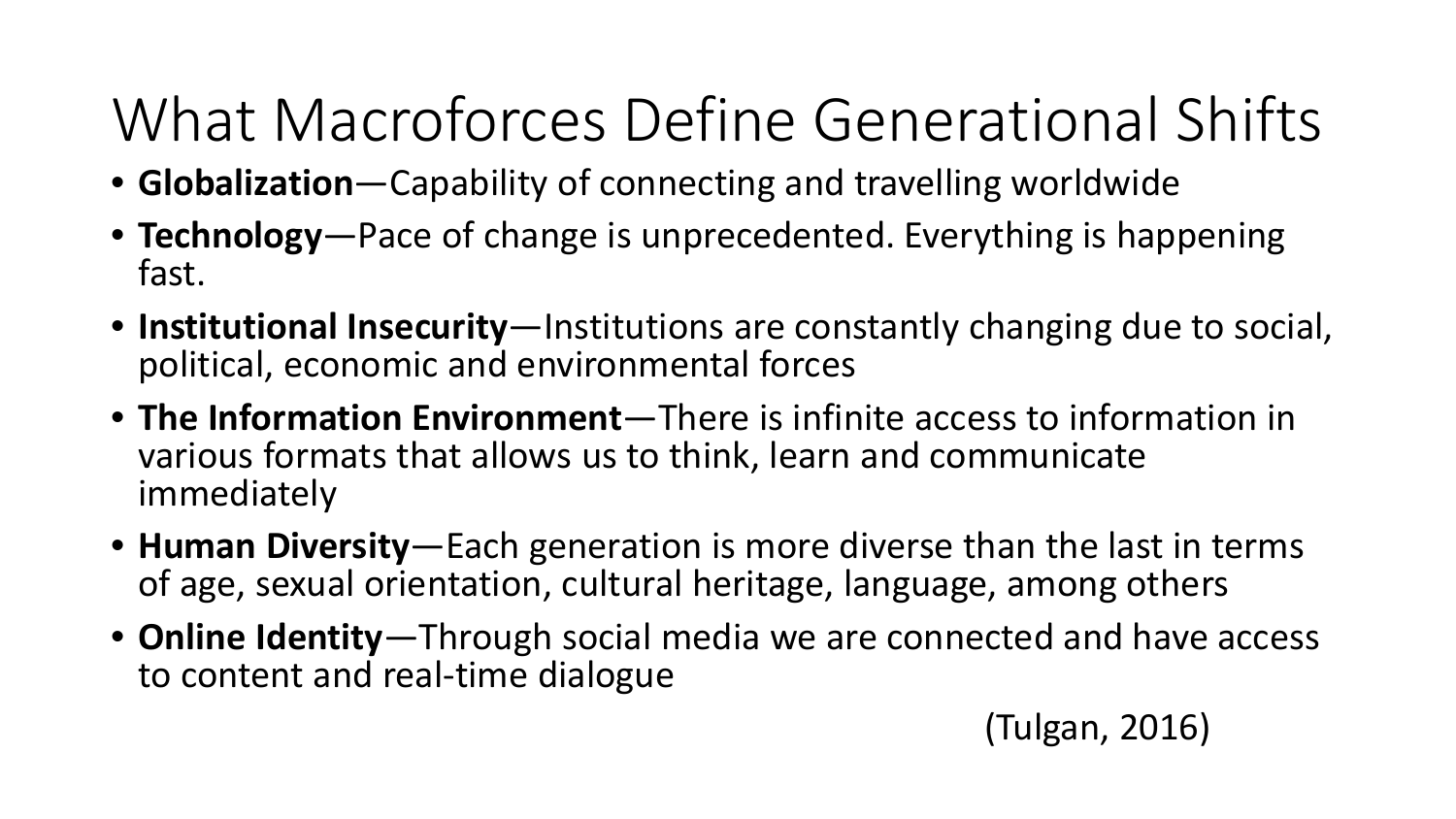# What factors shape generations?

- **Socio-Economic Conditions:** This represents a significant shift in values, culture, and issues that impact economic conditions. One example is the Great Depression (Circa 1929-1933).
- **Major Technology Shifts:** Represented as anytime technology drives a significant shift in activities, behaviors, or the economy. Examples could include the space race (Circa mid-1960's), and the emergence of personal computing devices (Circa late-1970's, early 1980's).
- **Times of War:** Unfortunately, a time of war also seems to impact or contribute to shifting the generational framework. Examples could include World War II, Vietnam, and the Gulf War.

(Gilbert, Dennis E., 2017)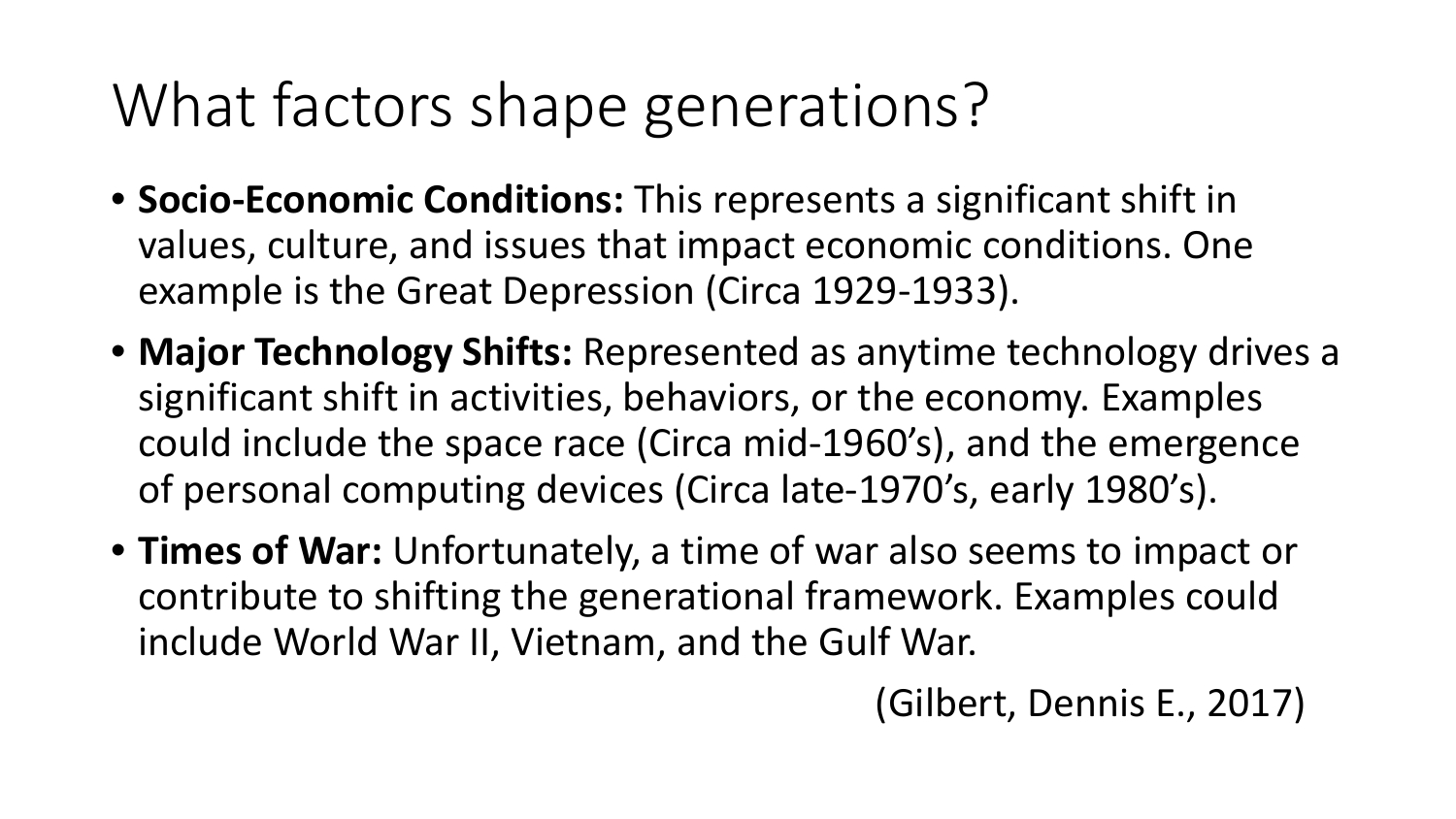# Characteristics of Generations in the **Workplace**

- Baby Boomers are strong on traditional leadership traits 'leading', 'decisive', 'motivating', 'persuasive' and 'strategic' but also openminded and innovative.
- Generation X are socially progressive, change-oriented, confident and culturally sensitive and provide a counter balance to the more dominant characteristics of other generations.
- Generation Y are masters of abstract and conceptual thinking, meticulous, socially confident, and highly ambitious but not as strong as other generations in traditional leadership styles.
- Generation Z not yet in the workforce but will soon be part of it. Hudson (2015)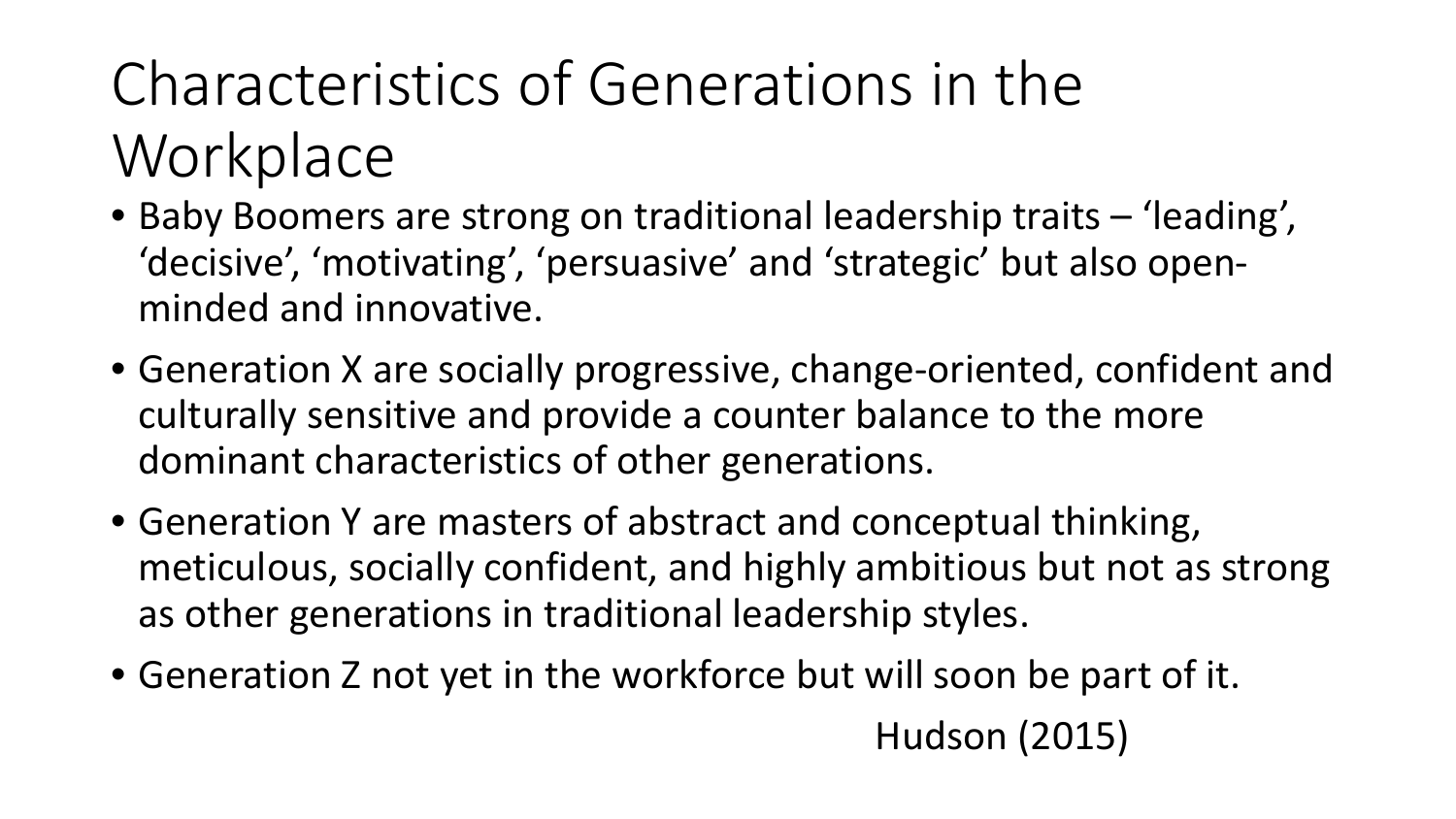#### Baby Boomers (Born 1945-1960): Characteristics

- **Ambitious:** They are "workaholics," and believe hard work lead to success.
- **Like face-to-face interaction:** They prefer in-person meetings/conversations over online communication.
- **Appreciate print (with small doses of digital):** They like print over digital but also use social media in moderation.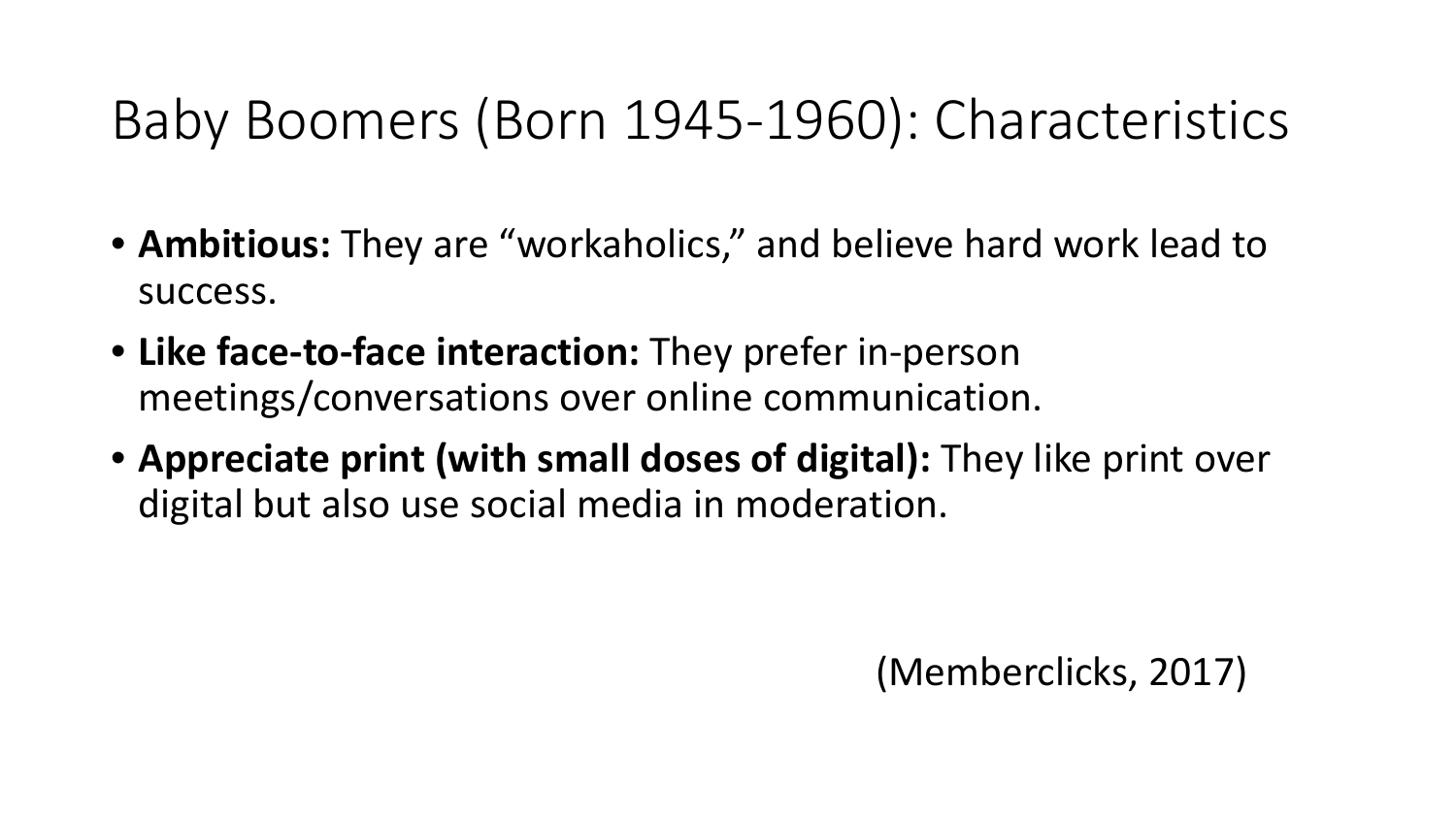#### How to Engage Baby Boomers

- Coordinate in-person meetings and events because they like face-to face interaction over virtual events (webinars, Twitter chats, etc.).
- Continue publishing white papers, newsletters, and other print publications. They still want traditional, printed publications with fresh content.
- Acknowledge that they are on social media. They particularly want to engage in Facebook. Inform them about your social media content.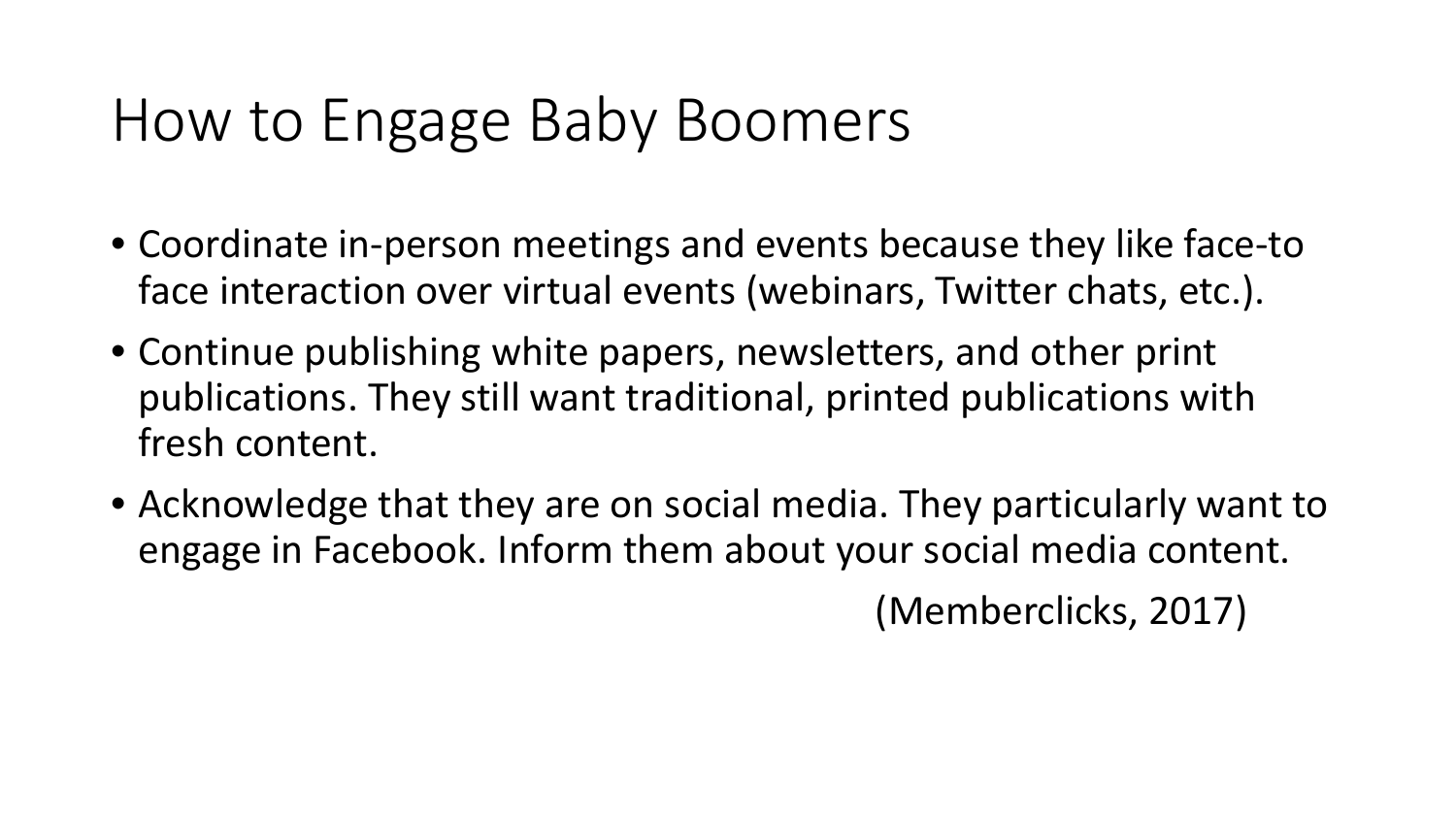#### Generation X (Born 1961-1980): Characteristics

- Value people/relationships more so than work: They grew up with workaholic parents (the Baby Boomers) hence they care about maintaining a healthy work/life balance.
- Care about efficiency: They don't like to waste time. They value productivity and like getting tasks done — quickly!
- Appreciate humor: They like humor. They like laid-back environments and fairly upbeat messages 1954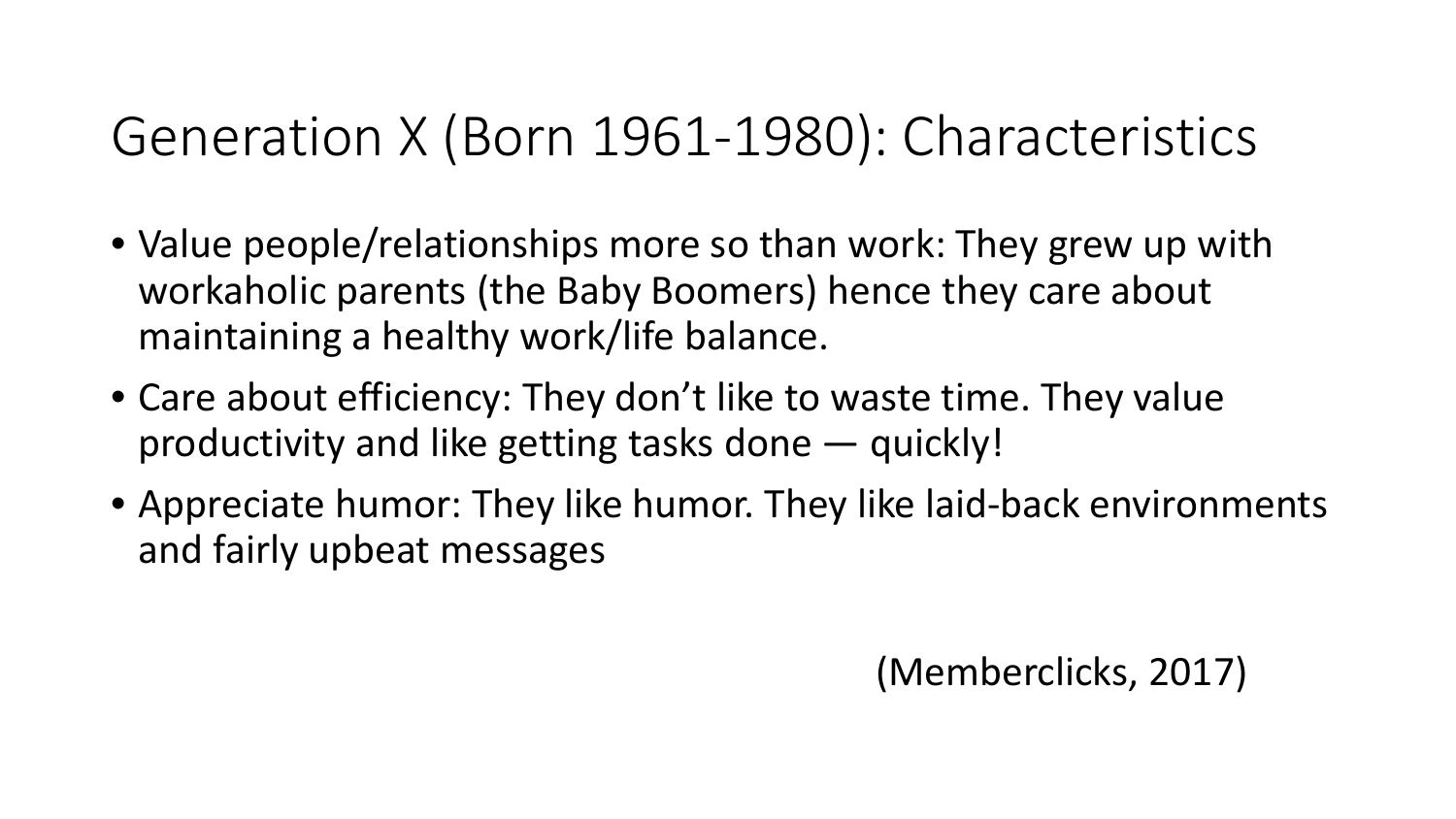#### How to Engage Generation X

- Provide them with opportunities to hang out and mingle: They don't want their lives to revolve around work.
- Keep processes efficient: They value productivity. Keep things simple — your meetings, your communications, your payment processes, etc.
- Incorporate humor into your messages: If you want to grab their attention humor is the way to go but only when appropriate.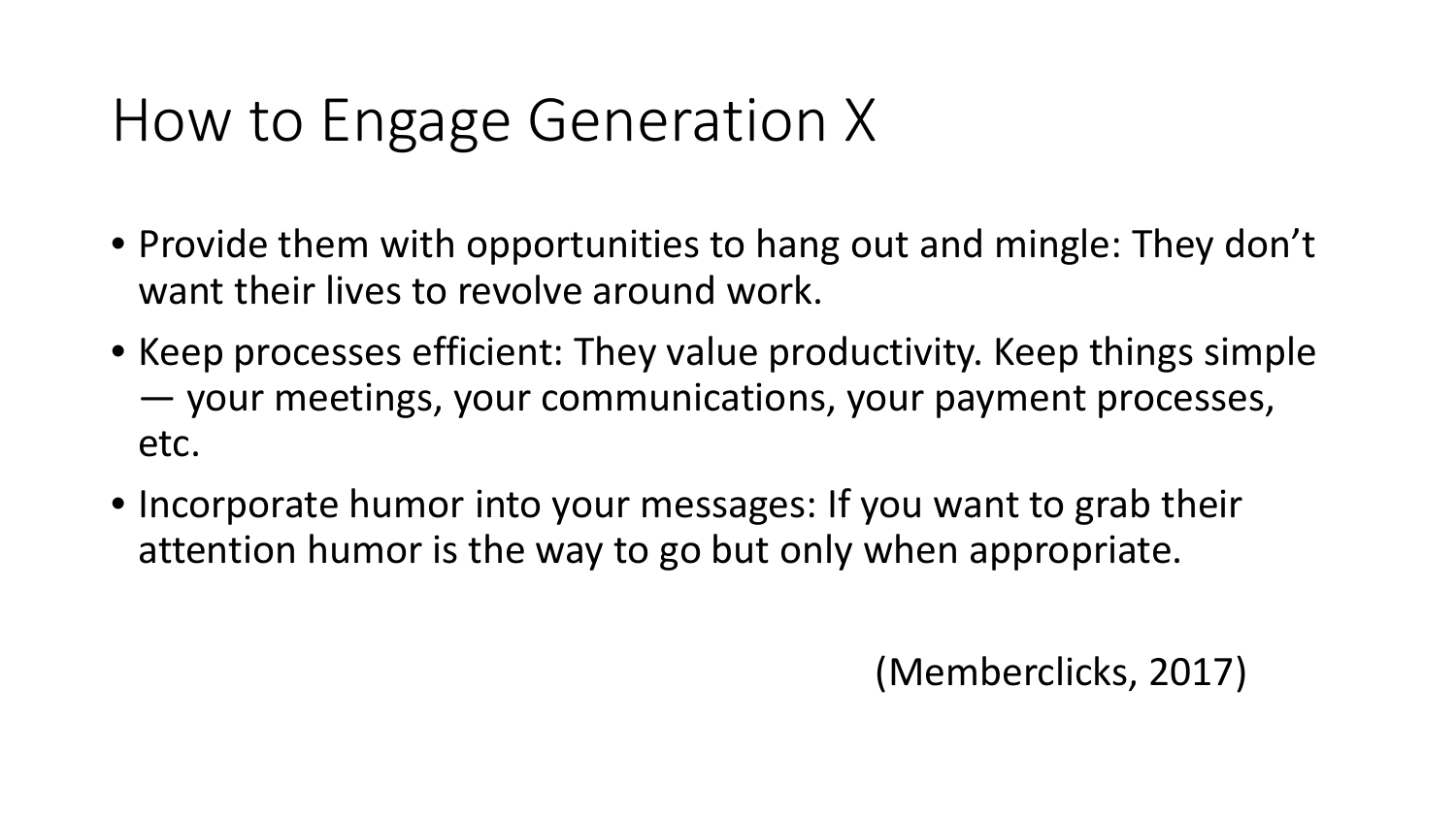# Generation Y AKA Millenials (Born 1981- 1996): Characteristics

- Multitaskers: They are rarely focused on just one task.
- Love technology: They love technology because they grew up with computers, iPods, and cell phones which are always within reach.
- Value flexibility: They like to have a say in what they do and when. They value laidback environments and the ability to choose.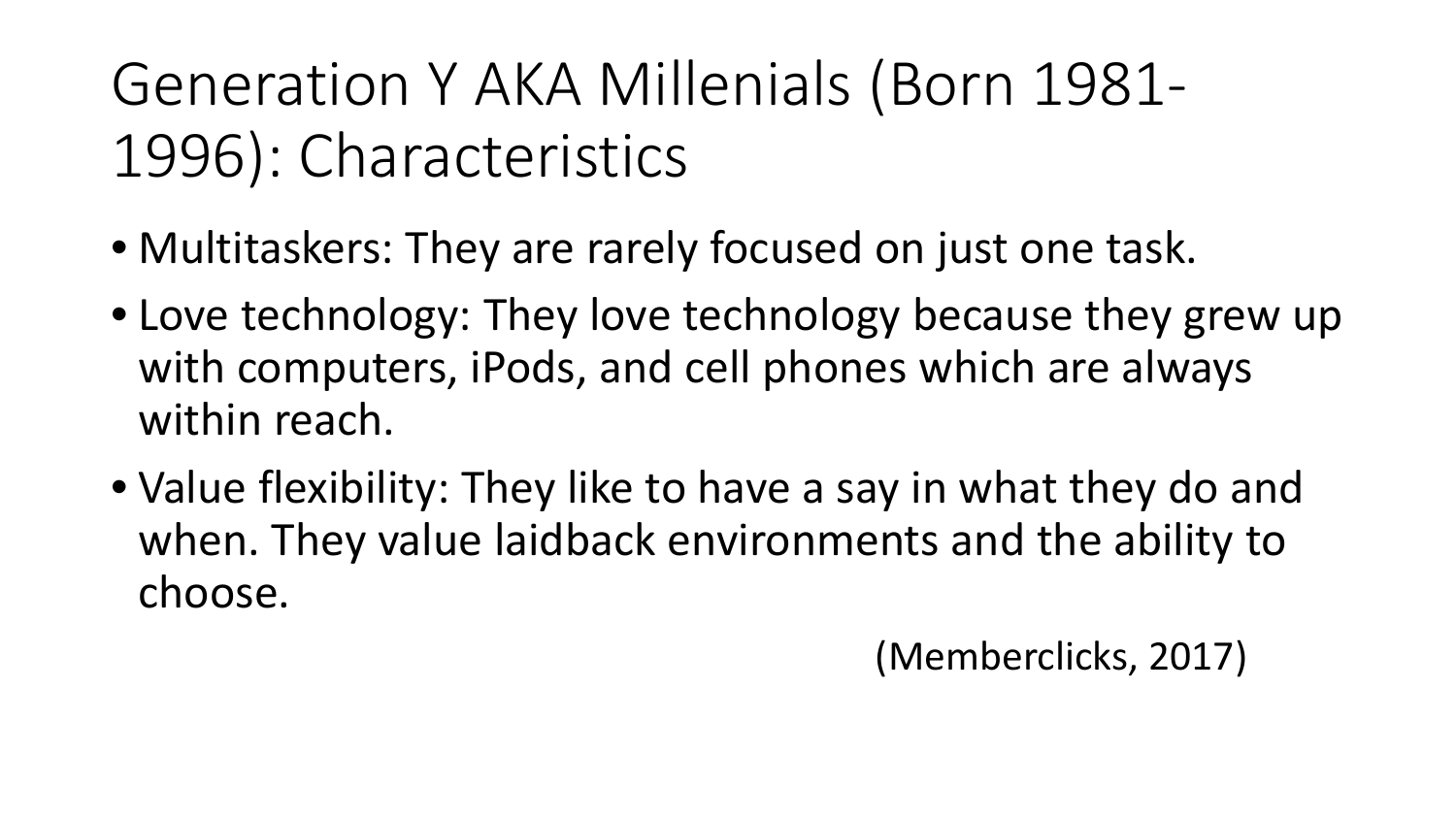#### How to Engage Generation Y AKA Millennials

- Create short, snackable content: Millennials are multitaskers. The shorter (and more scannable) you can make your association's content, the better. Think blog posts, infographics, social media posts, etc.
- Stay active on social media: Find out where your Millennial members are at (Facebook, Twitter, LinkedIn, etc.), then engage with them accordingly.
- Allow flexibility: Allow them some flexibility to choose. Give them several with varying dates and times to volunteer/work.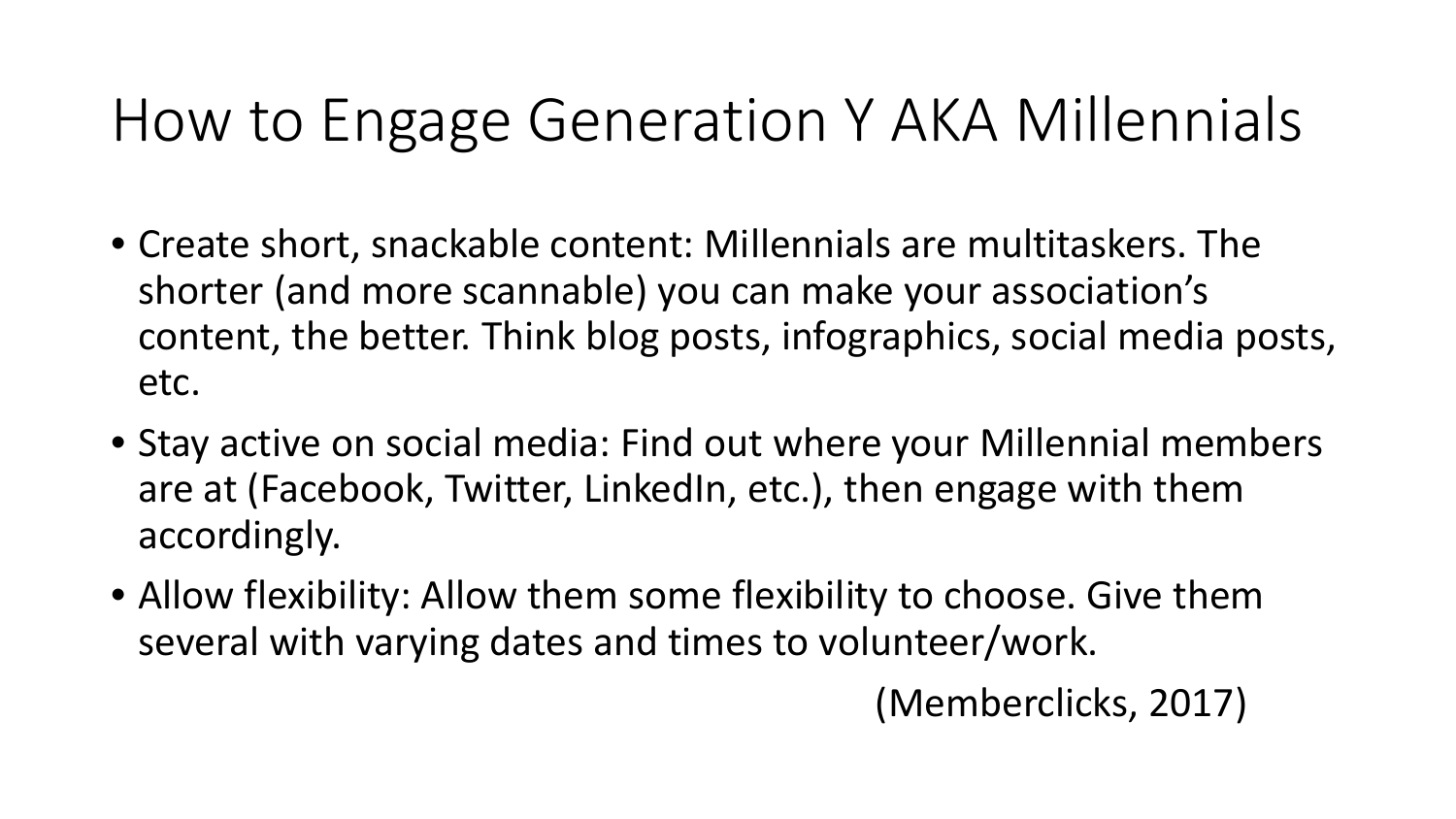# Generation Z (Born 1996-2015): Characteristics

- Uber tech-savvy: They are the most tech-savvy generation yet. They grew up in the world of smartphones and are Internet experts.
- Willing to work hard: They saw their parents struggle with finances that were seemingly stable just months before hence they worry about the economy and are willing to work hard for a living.
- Want to have an impact on society: They want to have an impact, both personally and professionally and want to give back to society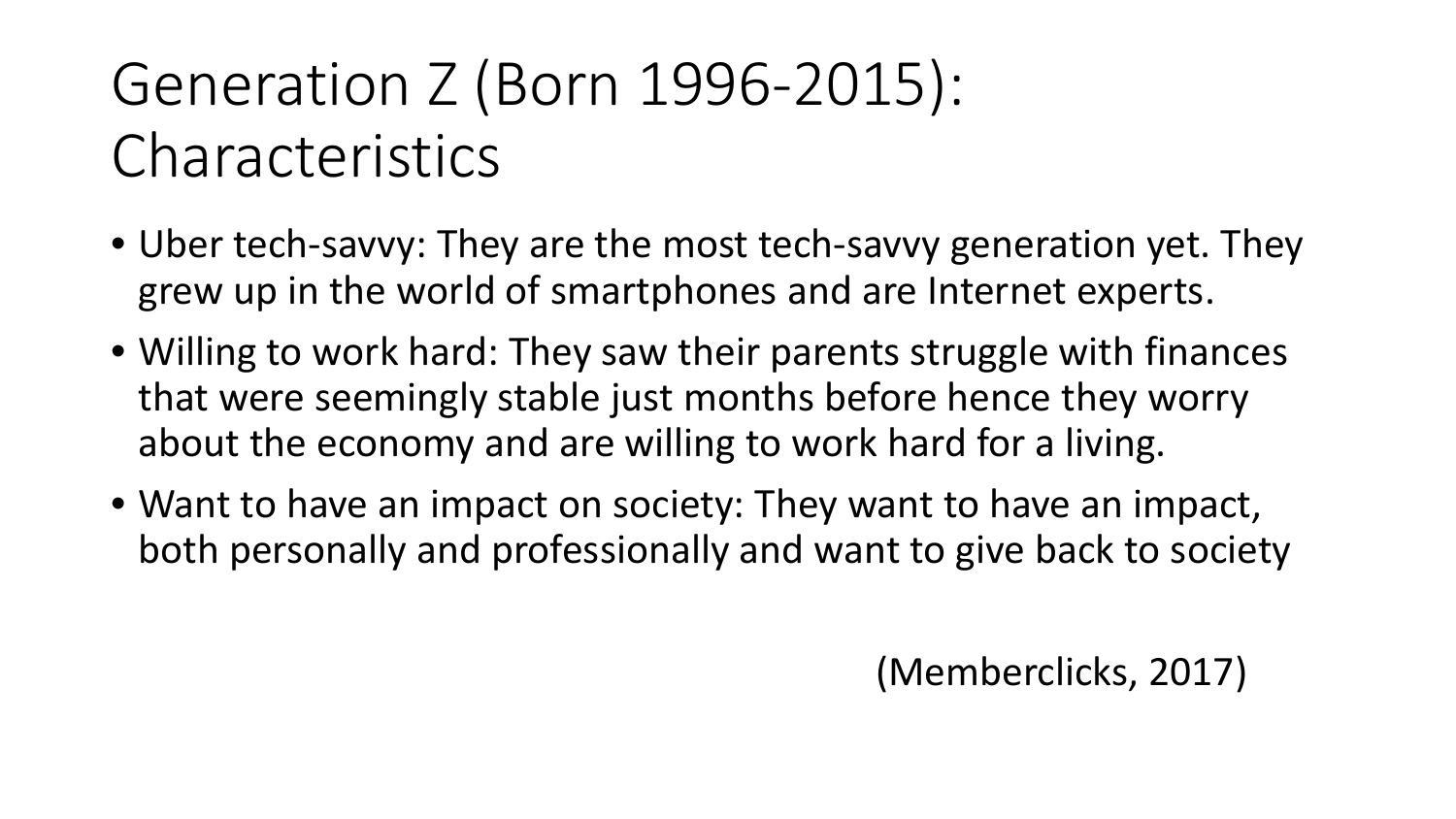#### How to Engage Generation Z

- Take your tech game up a notch: They do everything online and on smartphones and are active on social media.
- Provide them with plenty of professional development opportunities: They are looking to get ahead. They should be given opportunities to develop professionally (accreditations, certifications, mentoring programs, etc.)
- Provide them with plenty of volunteer opportunities: They care about more than just work — they want to give back to society. Provide them opportunities to volunteer (all with varying dates and times).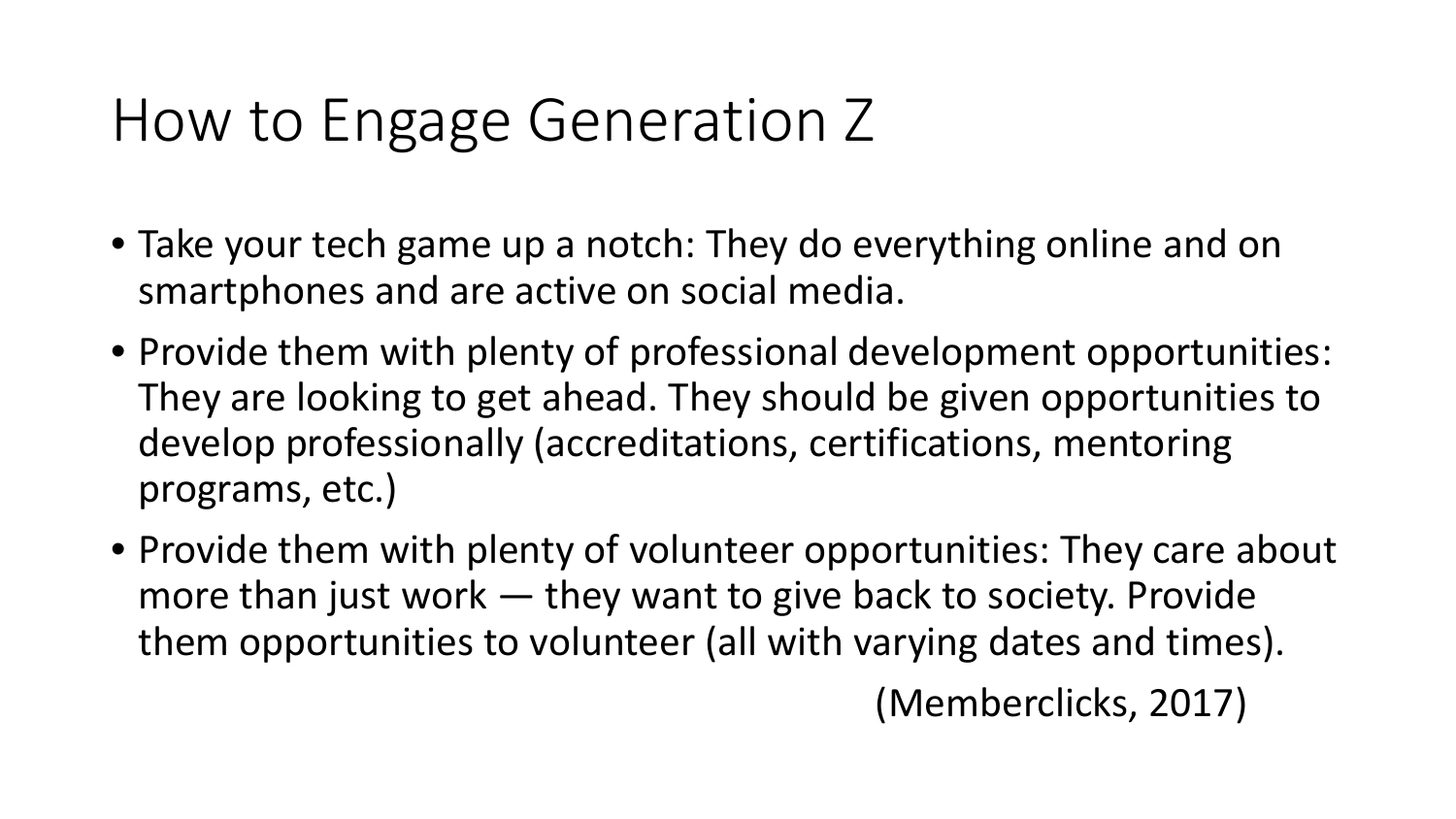#### Transformations in the Workplace

- Employers are trying to become more lean, flexible and high performing
- Job security is dead. Employees are employed and compensated only for the time they are needed (contingent workers). Optimize human resources
- Organizations are flatter. Compensation is based on performance not seniority. Employee benefits are paid for by the employees.
- Employees are worried about how socio-economic factors will impact on their company. The "free agent" mindset is the norm.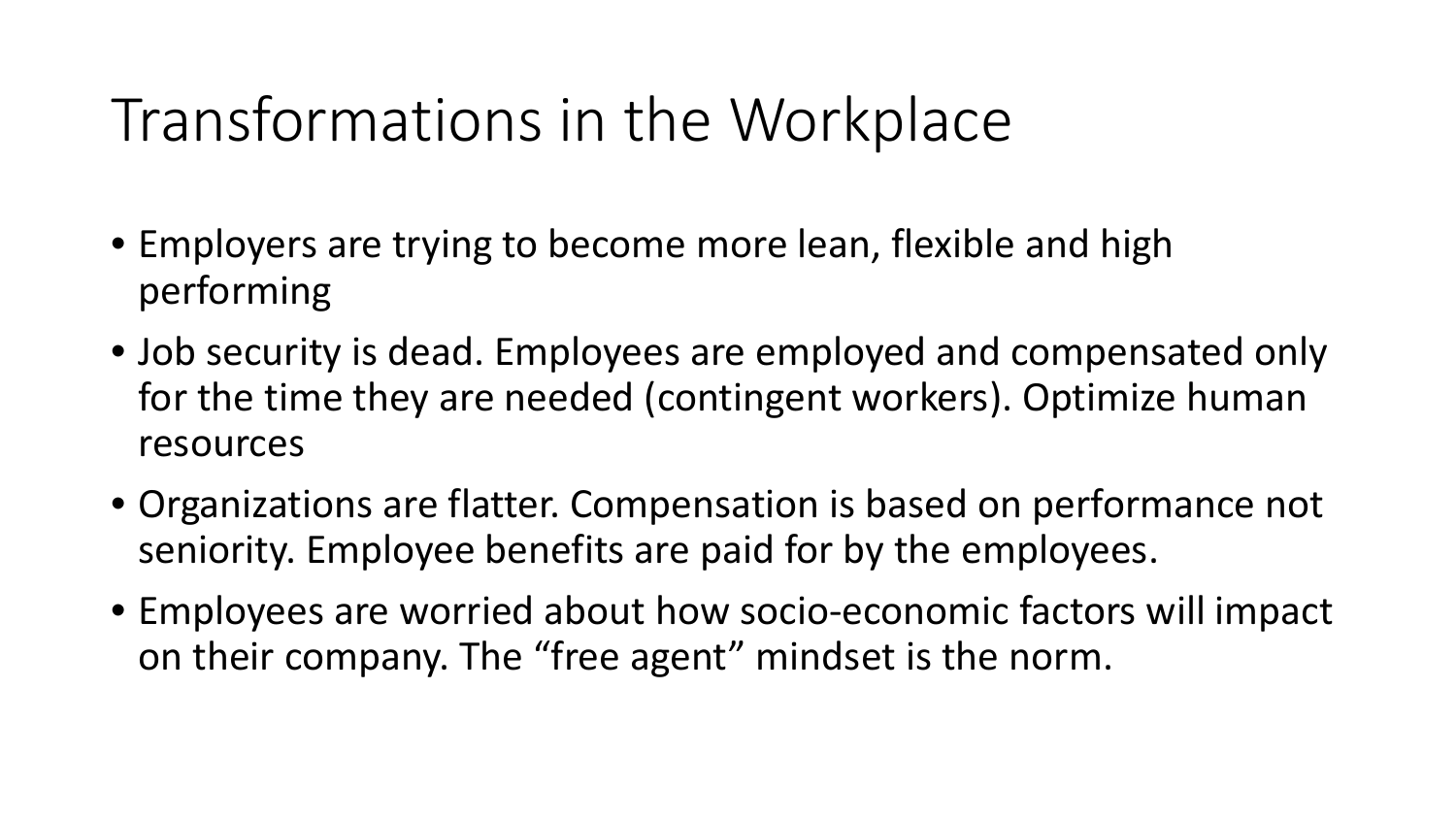|                      | <b>Workforce of the Past</b>   | Workforce of the Future (And the future is now)    |
|----------------------|--------------------------------|----------------------------------------------------|
| Globalization        | <b>Means threat</b>            | <b>Means opportunity</b>                           |
| Technology           | <b>Eliminates Jobs</b>         | Creates jobs                                       |
| Institution          | Anchors on security            | Hubs of resources                                  |
| Information          | To be gathered and<br>analyzed | To be filtered, vetted,<br>harnessed and leverages |
| Change               | Reluctant, cautious            | <b>Expected, Embraced</b>                          |
| <b>Relationships</b> | Hierarchical                   | Situational                                        |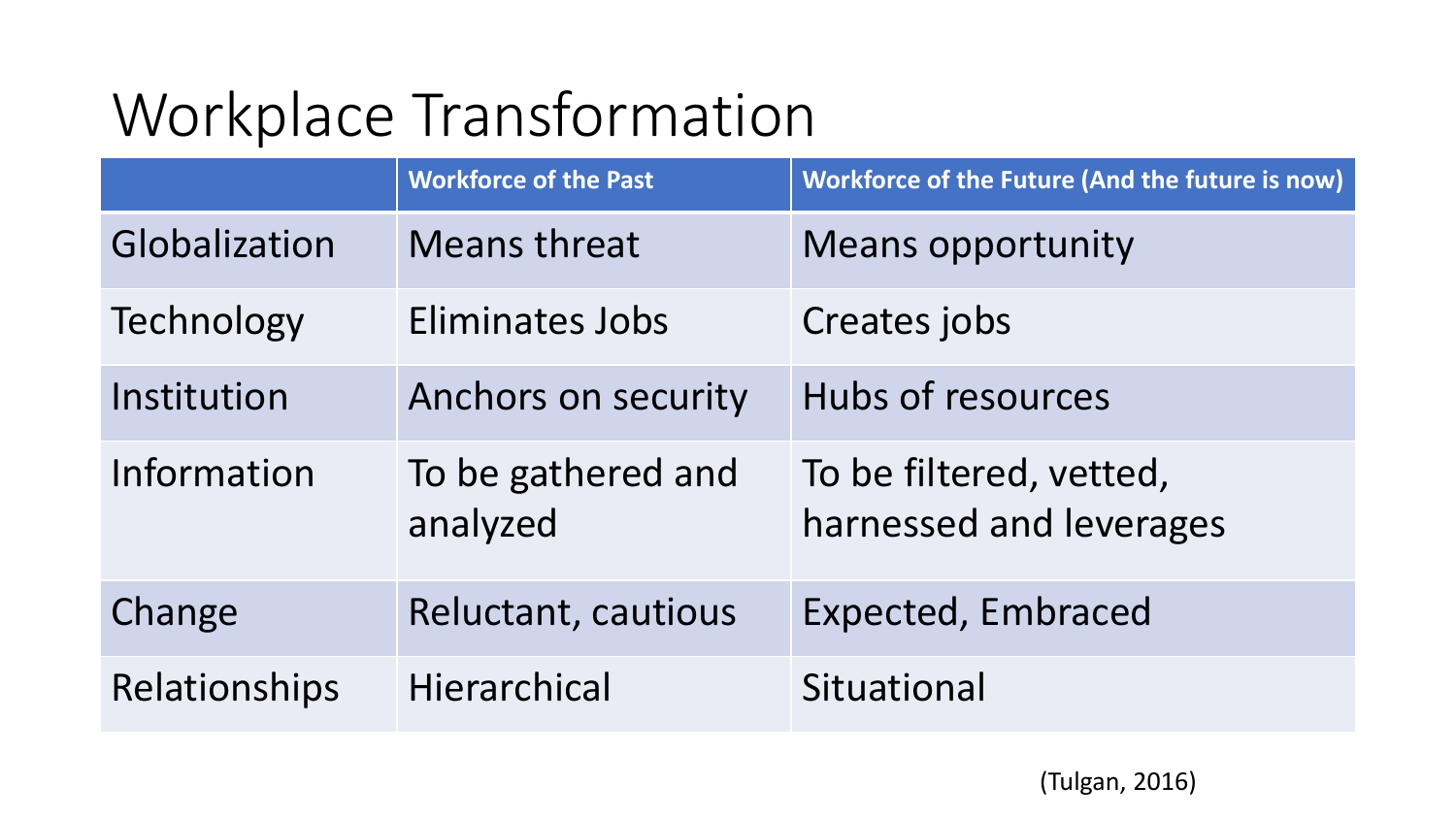|                                      | <b>Workforce of the Past</b>                                                  | <b>Workforce of the Future (And the future</b><br>is now)                        |  |  |
|--------------------------------------|-------------------------------------------------------------------------------|----------------------------------------------------------------------------------|--|--|
| Learning/Trai<br>ning<br>Preferences | Directed and facilitated;<br>defined curriculum; specific<br>goal orientation | Self-directed,<br>collaborative; ongoing,<br>open-ended. And multiple<br>sourced |  |  |
| Communicati<br>on Style              | Formal, through proper<br>channels                                            | Constant, ongoing; high-<br>tech and high-touch                                  |  |  |
| Problem<br>Solving                   | Relying on expertise and<br>standard operating<br>procedures                  | Forced to improvise due to<br>so many "first ever"<br>problems                   |  |  |
| Innovation                           | Research and development;<br>Trial and error                                  | Iteration, testing,<br>reiteration<br>(Tulgan, 2016)                             |  |  |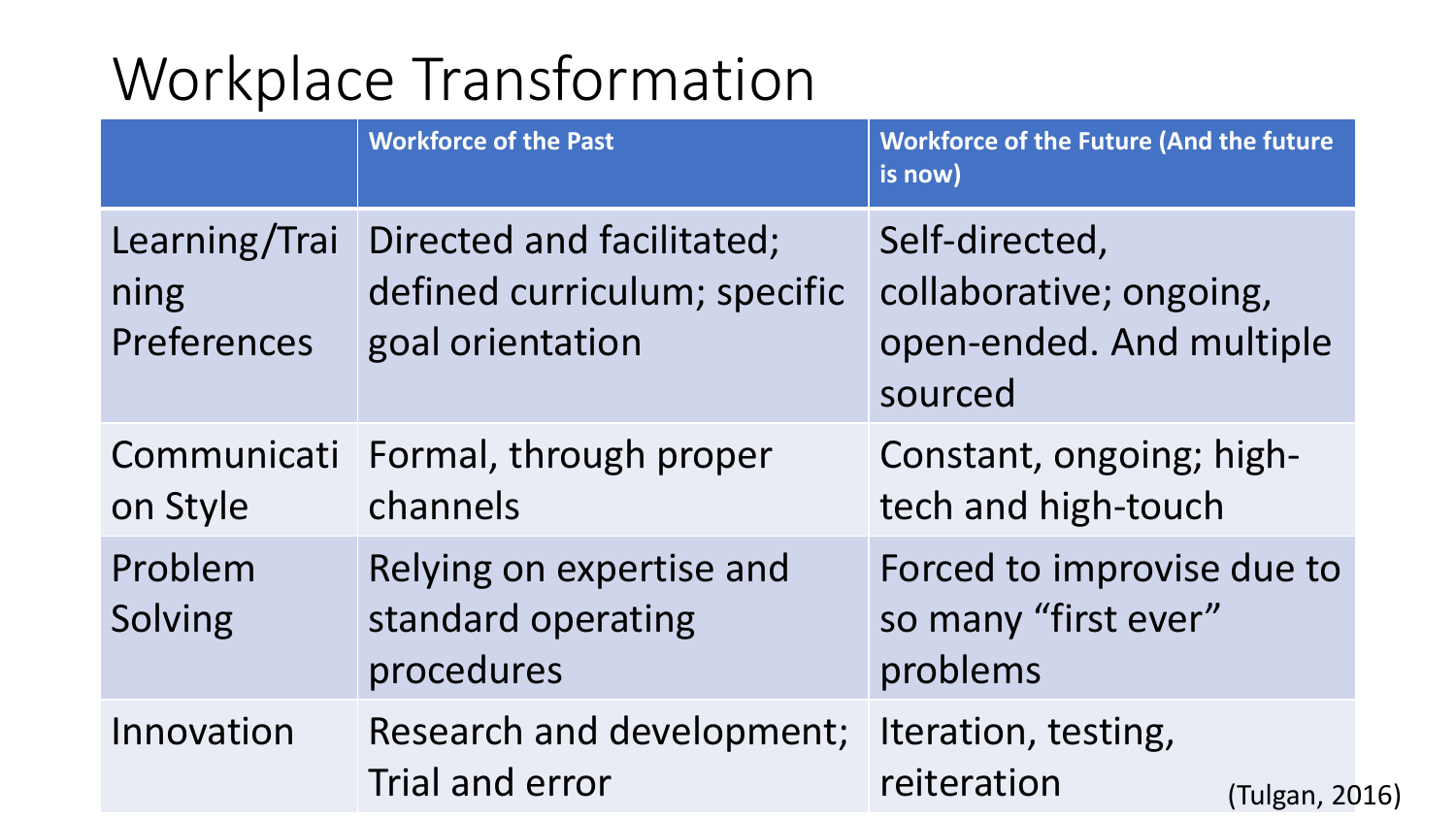|                                   | <b>Workforce of the Past</b>            | <b>Workforce of the Future (And</b><br>the future is now) |  |  |
|-----------------------------------|-----------------------------------------|-----------------------------------------------------------|--|--|
| <b>Decision Making</b>            | Team informed                           | Team consulted, involved and<br>persuaded                 |  |  |
| Legitimate authority              | Position; Rules, Chain of<br>Command    | Talent; respect; influence; quid<br>pro quo               |  |  |
| Attitude about life<br>and career | Build a life around my<br>career        | Build a career around the life I<br>want to have          |  |  |
| How they look at<br>employers     | Where do I fit in your<br>organization? | Where do you fit in my life<br>story?                     |  |  |
| Work habits and<br>conditions     | One size fits all                       | <b>Customization of everything</b>                        |  |  |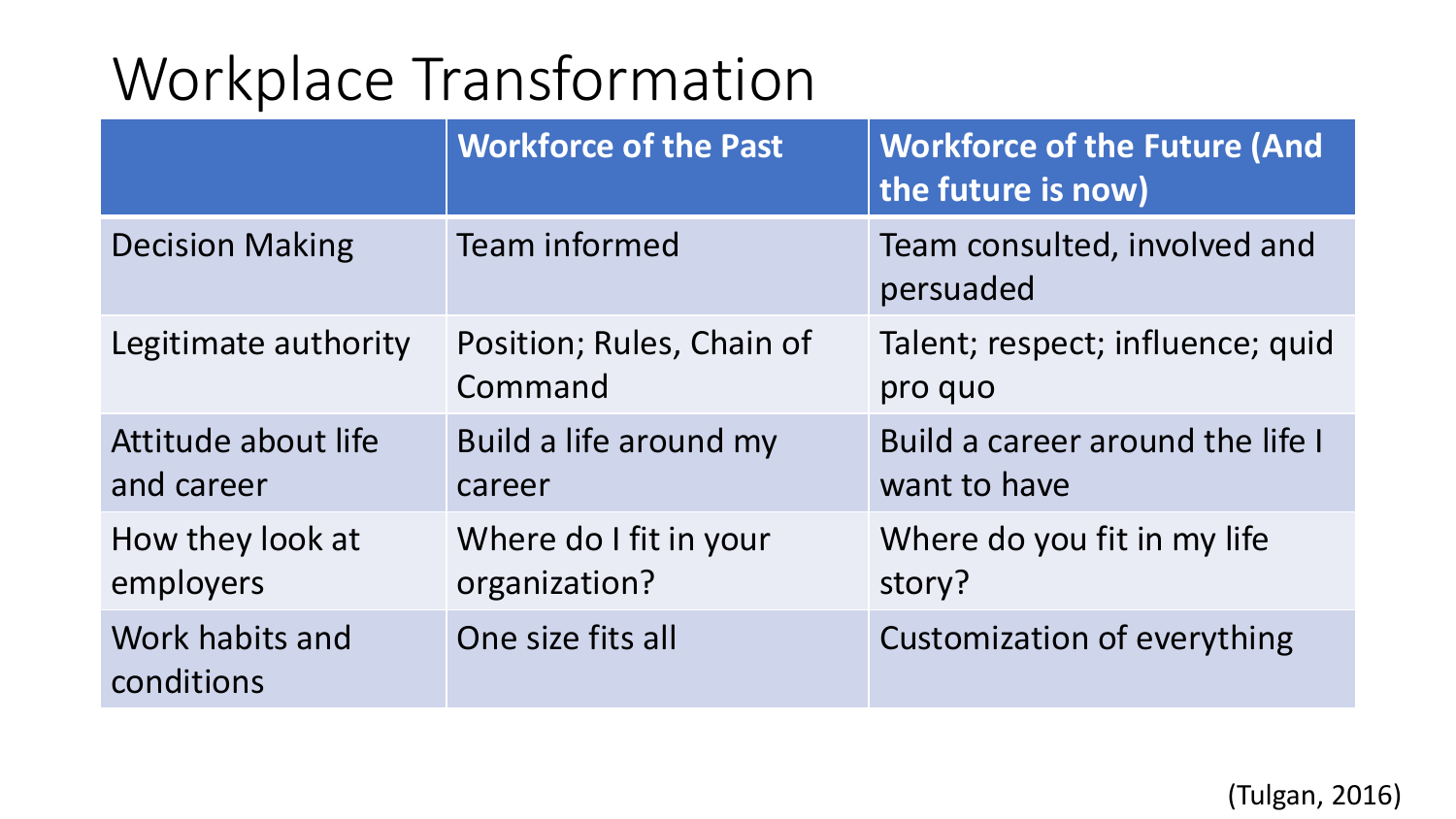|                                                                             | <b>Workforce of the Past</b>                                                                                   | <b>Workforce of the Future (And the future</b><br>is now)                                  |
|-----------------------------------------------------------------------------|----------------------------------------------------------------------------------------------------------------|--------------------------------------------------------------------------------------------|
| What they look for in<br>a manager                                          | Please just let me do my<br>job I will let you know if<br>there's a problem and<br>please do the same for mean | Please help me do my<br>jobGive me guidance,<br>feedback, support every step<br>of the way |
| Performance<br>evaluation                                                   | Annual or semi-annual<br>review                                                                                | Regular and frequent; daily                                                                |
| What they are<br>looking for in a job<br>(Other than money<br>and benefits) | Job security<br>1954                                                                                           | Flexibility                                                                                |
| Leadership and<br>management style                                          | Authoritarian; directive                                                                                       | Coaching, teaching, dialogue;<br>transactional                                             |

(Tulgan, 2016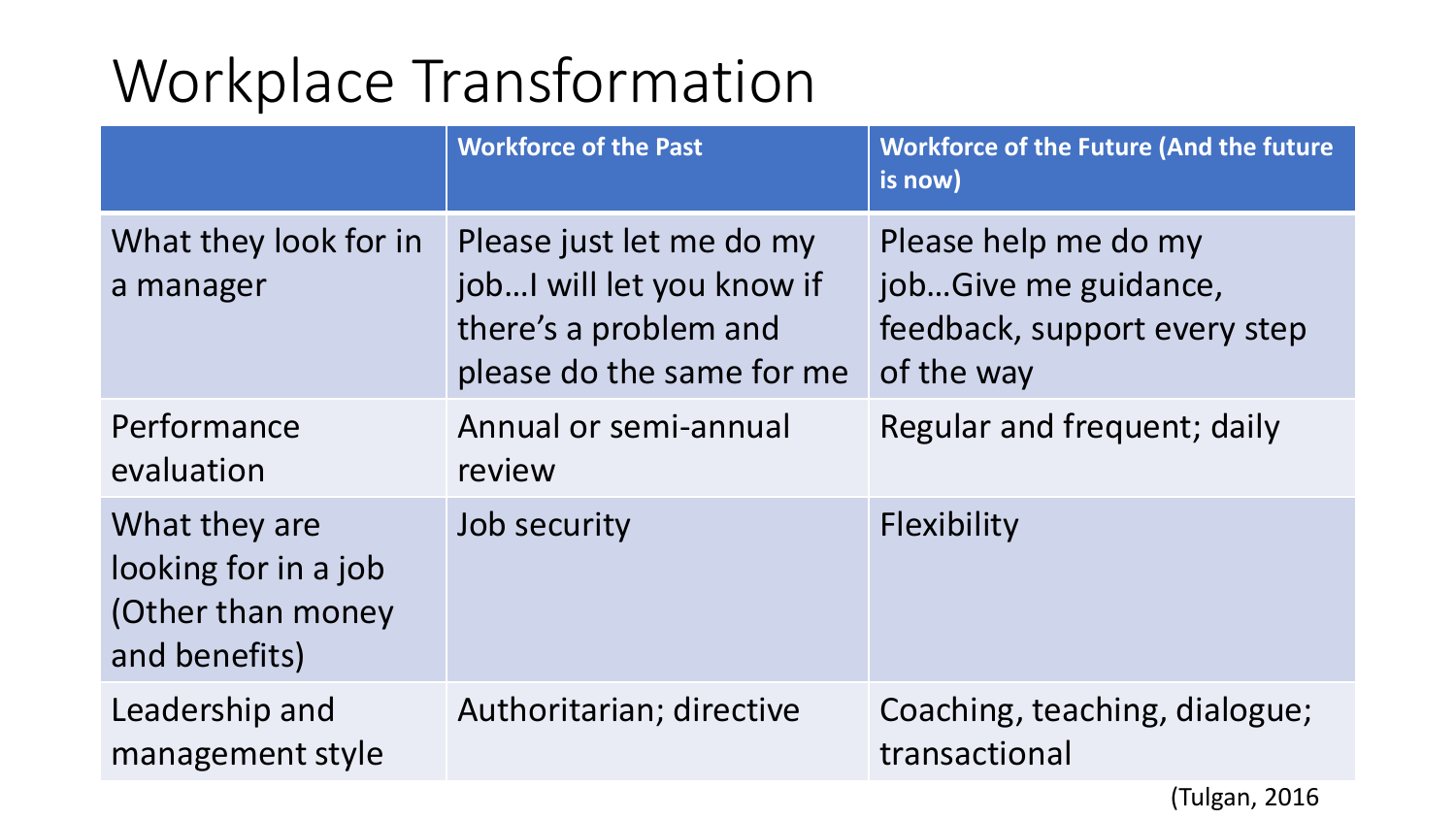#### Impact on the Employer

- Build and maintain a powerful core group
- Build a large fluid talent pool
- Figure out more ways to get the work done
- Treat staffing like supply chain management
- Commit to constant high-potential identification, leadership development, and succession planning
- Reinvent retention: "We'll call you the next time we need you."

(Tulgan, 2016)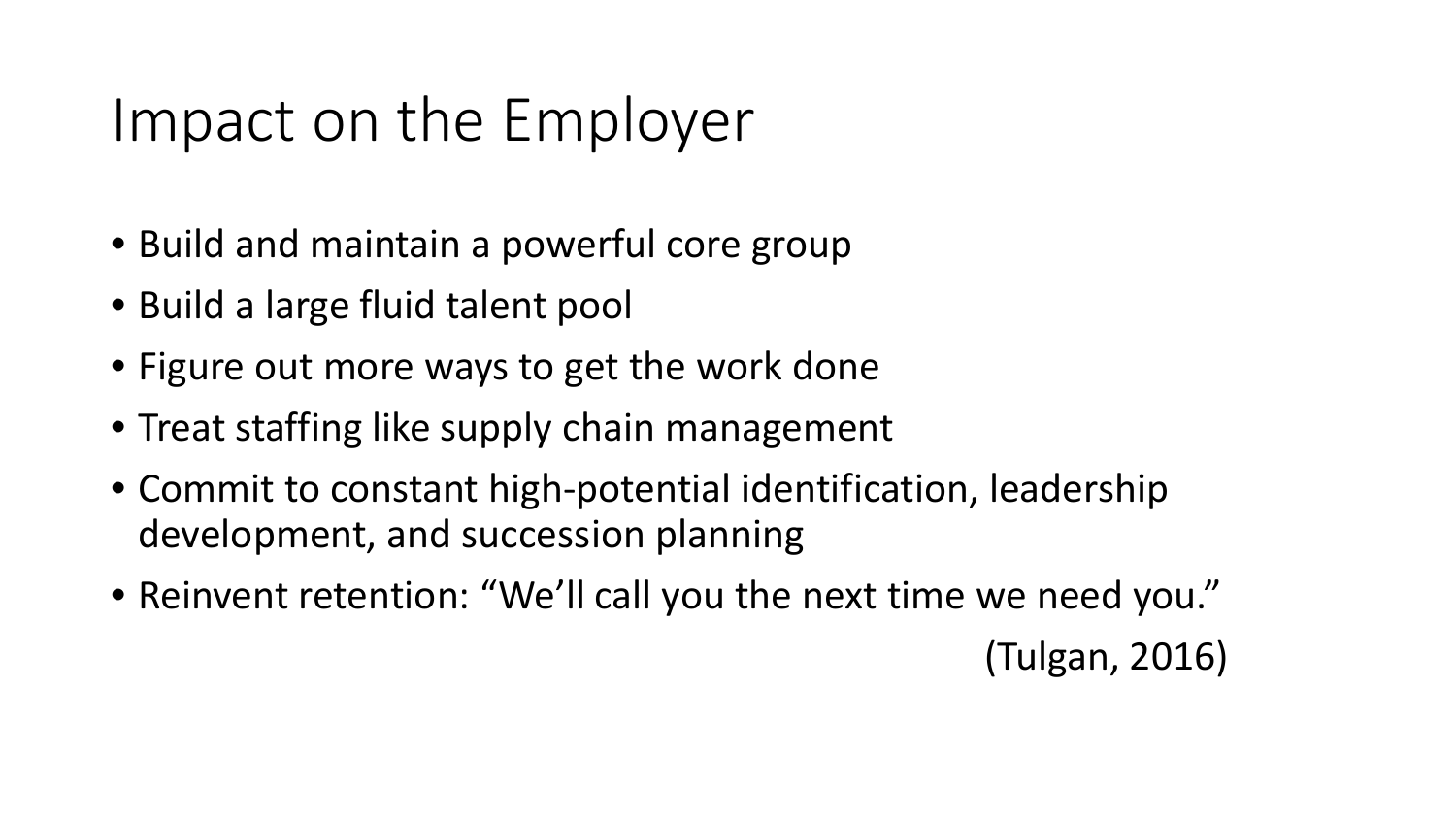### The New Learning Organization

- Get people on-board and up-to-speed quickly
- Keep people learning and growing and trying to get better
- Figure out how many ways you can make the knowledge available
- Turn training into heavily supported employee self-building
- Commit to constant needs-assessment, individual learning plans, and teaching/coaching/mentoring
- Reinvent knowledge-work: "Everything is knowledge work if you are actively trying to get better at what you are doing."

(Tulgan, 2016)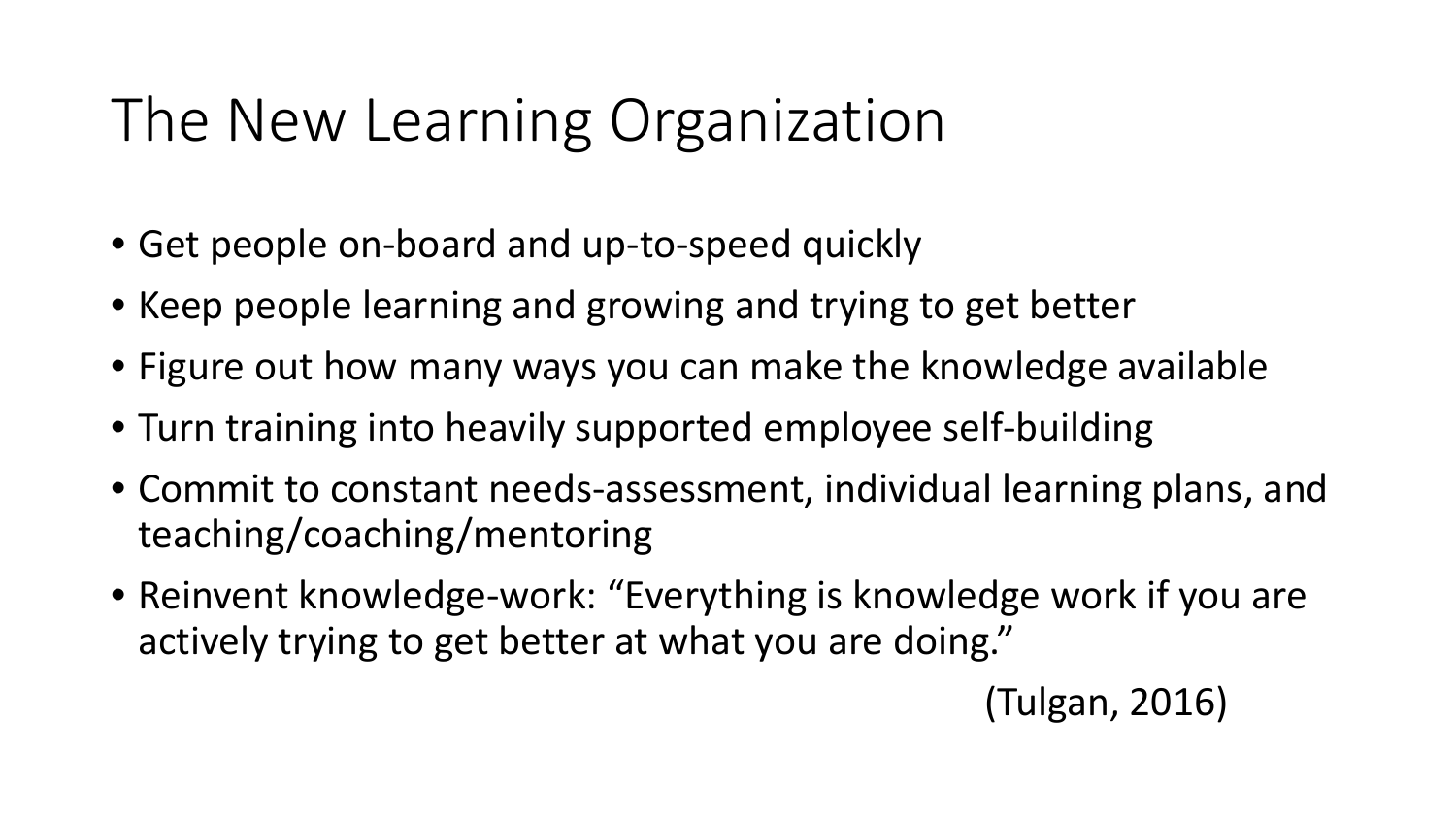### The New Pay for Performance

- Create a real link between pay and performance
- Get people excited about earning more of what they need and want
- Figure out how many ways you can reward people for performance and leverage more resources to use as rewards
- Transform pay-for-performance into a new kind of "piecework" reducing long-term fixed rewards and increasing short-term contingent rewards
- Commit to constant goal and incentive-setting, scorekeeping, and cashing- out in micro-rewards
- Reinvent compensation: "If you want to earn more today, this week, this month, then here's what we need you to do today, this week, this month." (Tulgan, 2016)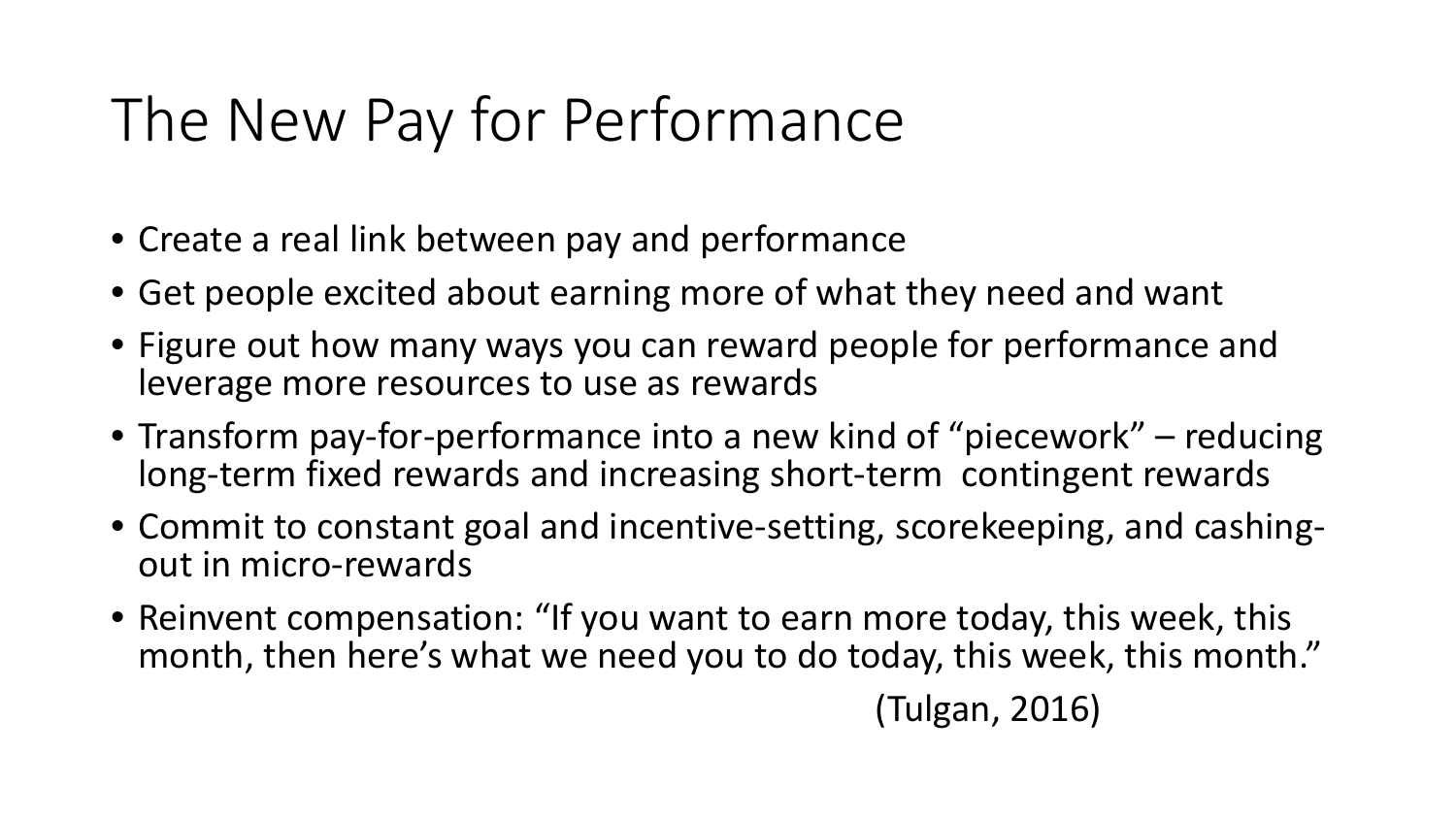#### The New Retention Strategy

- Create long-term employees at every level
- Create dream jobs for superstars
- Leverage at least some dream job factors for anybody you hope to employ for any period of time
- Transform long-term employment into an on-and-off and nonexclusive arrangement with regular career planning tied into your staffing strategy
- Reinvent the "organization man": "Nobody quits a dream job."

(Tulgan, 2016)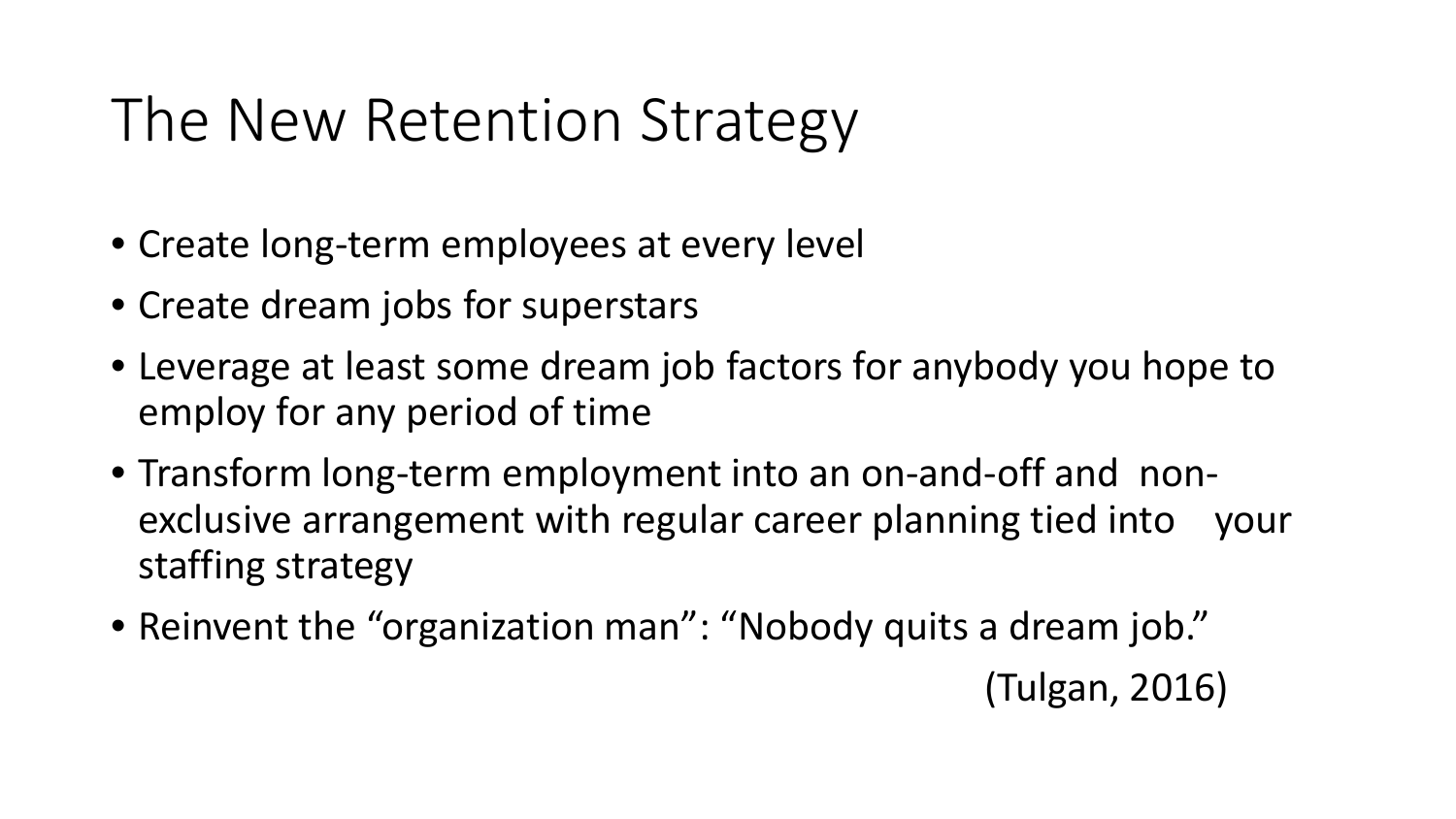### Five ways for a Smooth Transition

- Embrace Digital Options—Millennials are tech-savvy and view technology as a solution to many workplace activities and training programs that can be accessed anytime, anywhere;
- Implement eLearning and eBenefits to personalize services—They want online access to services, benefits and training.
- Foster a Creative and Collaborative Workplace-They are innovative and want to share ideas. These should be supported through a variety of ways.
- Communicate a strong sense of values and mission—They are driven to improve their communities and the world. They want to work in organizations which have a mission to make a difference
- Provide consistent Feedback—They want to be coached and mentored; and expect two-way communication with managers and expect recognition.

(Leddy, 2018)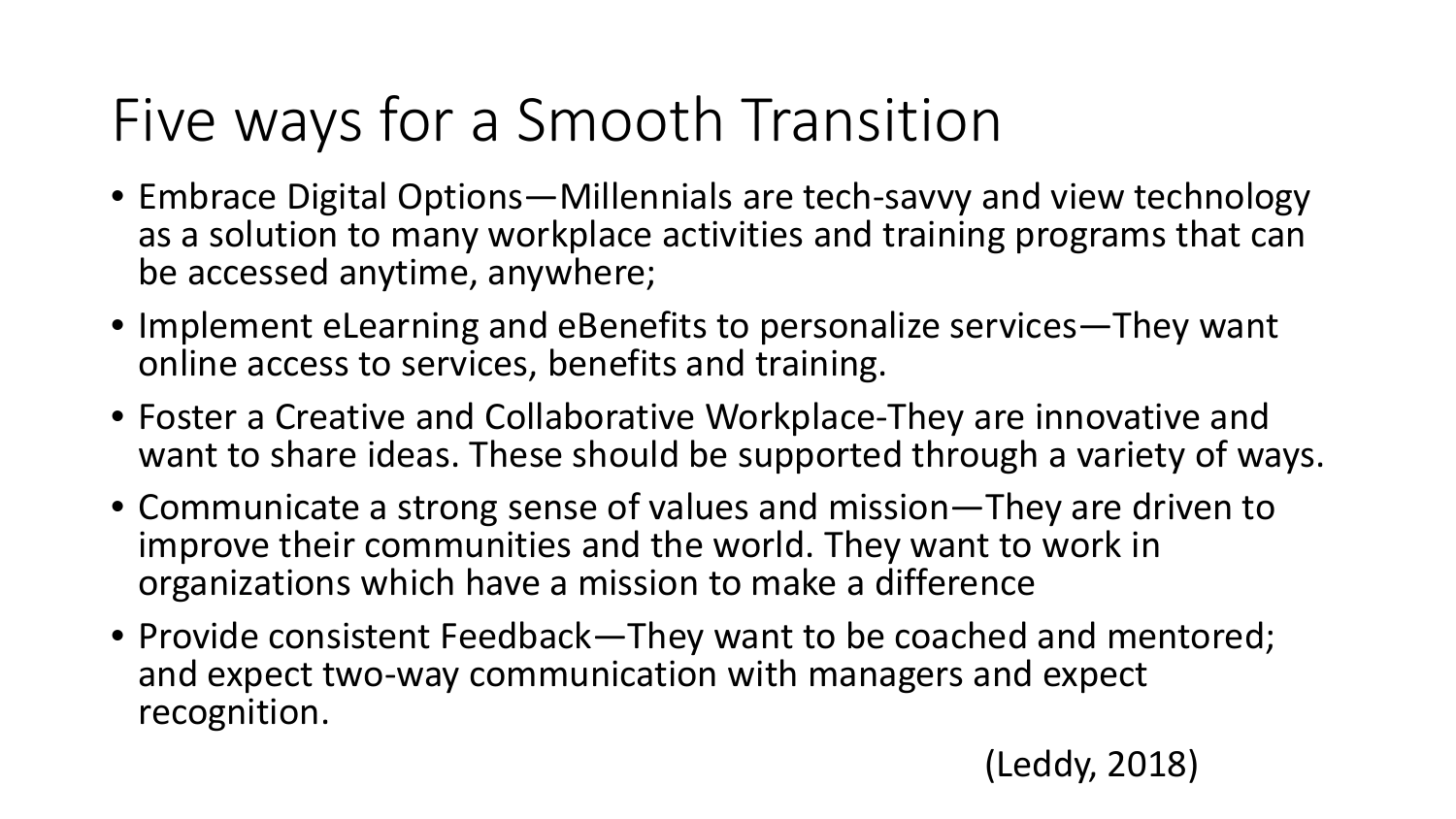# The Myth of Generational Differences in the **Workplace**

• According to Jennifer Deal, a research scientist from the Center for Creative Leadership, "Clearly, people of different ages see the world in different ways. But Deal says that's not the primary reason for generational conflict. The conflict has less to do with age or generational differences than it does with clout—who has it and who wants it. "The so-called generation gap is, in large part, the result of [miscommunication and misunderstanding](http://www.amanet.org/training/seminars/lxl-express/How-to-Flex-Your-Communication-Style.aspx), fueled by common insecurities and the desire for clout," says Deal.

(Deal, 2018 )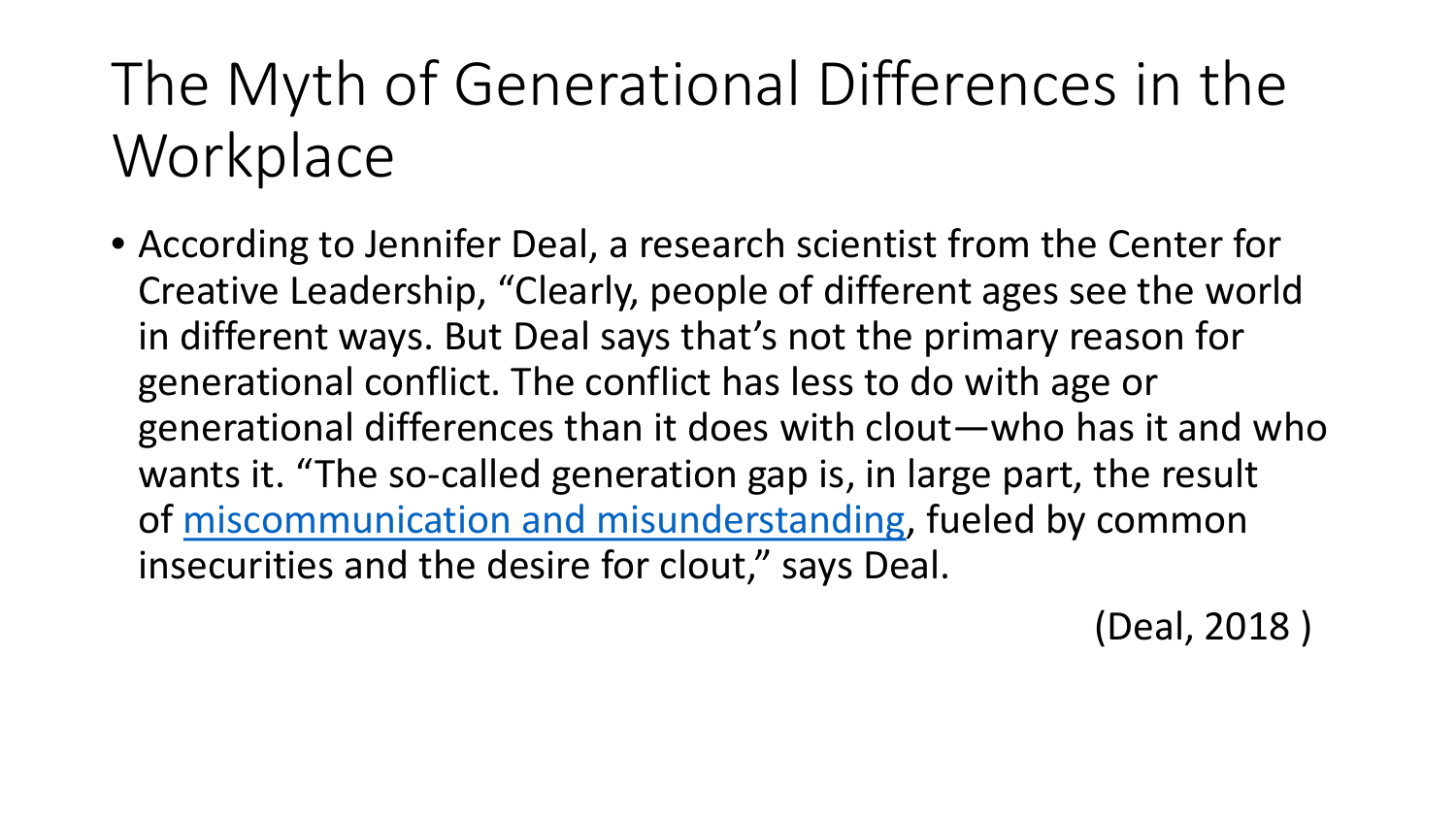# Summary of Deal's Findings (1/3)

- **All generations have similar values**. For example, family tops the list for all of the generations. The most striking result of the research, Deal says, is how similar the generations are in the values that matter most.
- **Everyone wants respect.** Everyone wants respect, but the generations don't define it in the same way. In the study, older individuals talked about respect in terms of "giving my opinions the weight I believe they deserve," while younger respondents characterized respect as "listen to me, pay attention to what I have to say."

(Deal, 2018 )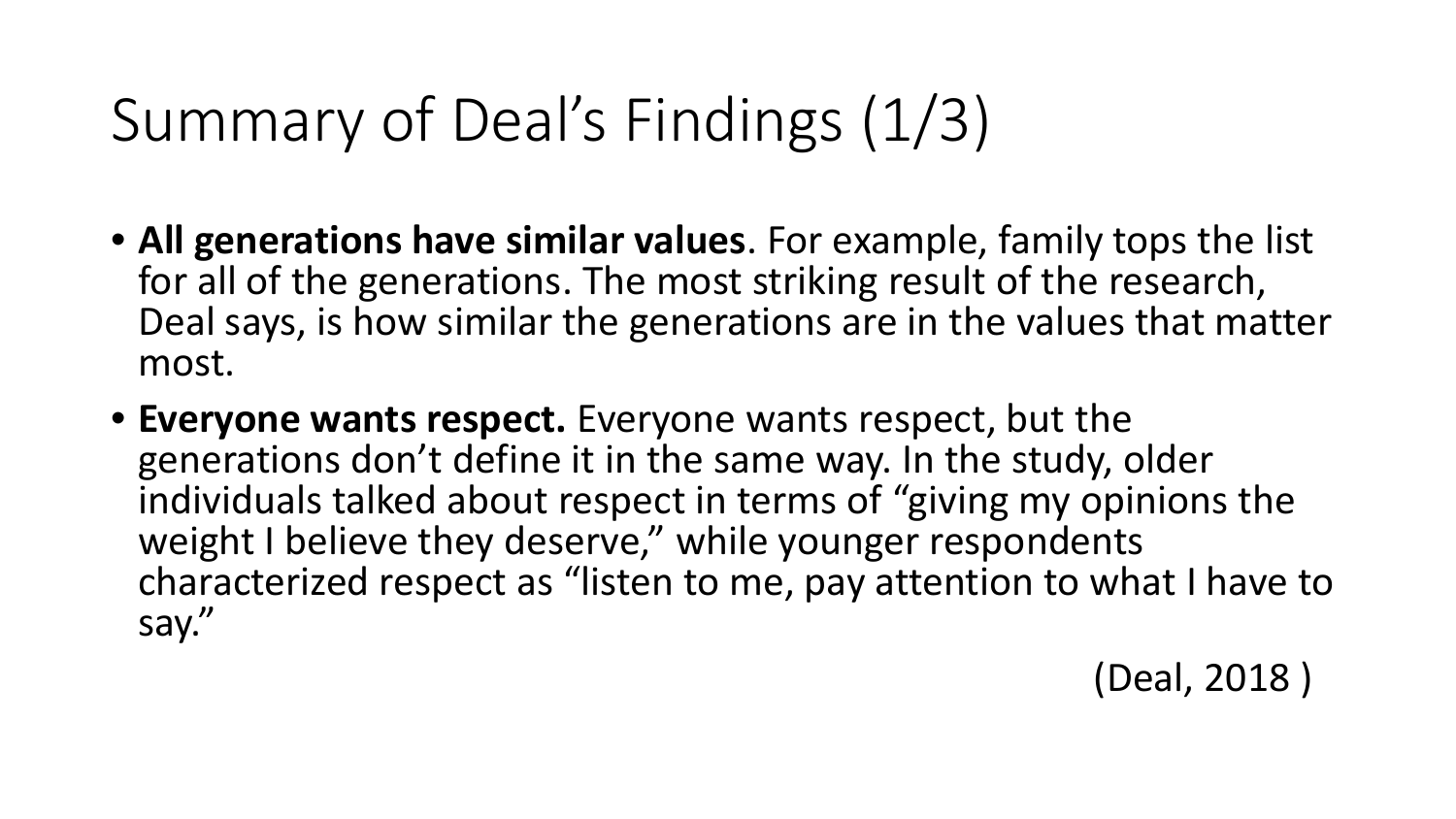# Summary of Deal's Findings (2/3)

- **Leaders must be trustworthy**. Different generations do not have notably different expectations of their leaders. Above all else, people of all generations want leaders they can trust.
- **Nobody likes change.** The stereotype is that older people resist change while younger people embrace it. These assumptions don't stand up under the research, which found that people from all generations are uncomfortable with change. Resistance to change has nothing to do with age; it has to do with how much you stand to gain or lose as a result of the change.

(Deal, 2018)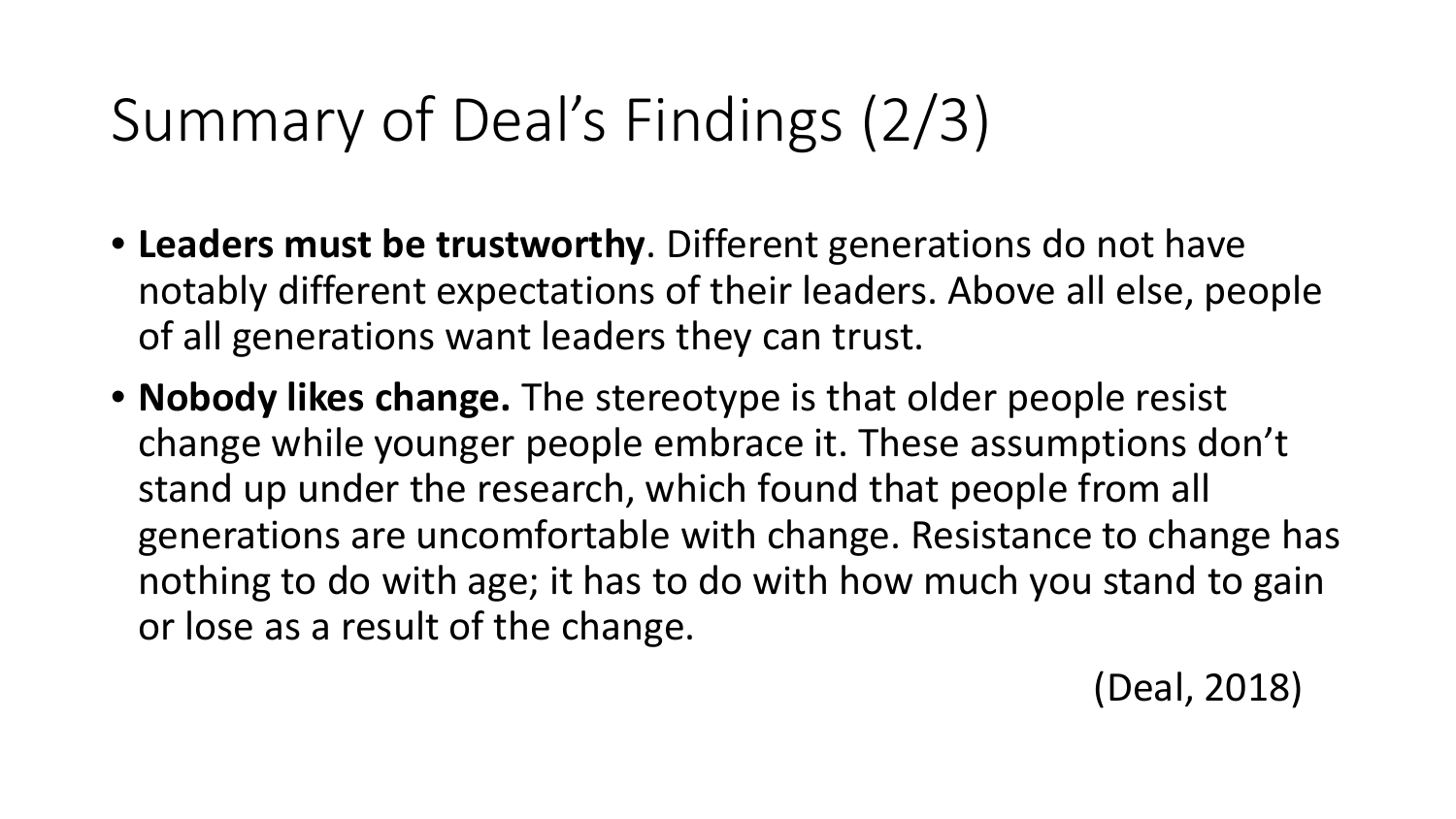# Summary of Deal's Findings (3/3)

- Loyalty depends on context. It is said that younger generations are not as loyal to their organizations as older workers. But the research shows, for example, that the amount of time a worker puts in each day has more to do with his or her level in the organization than with age. The higher the level, the more hours worked.
- **Everyone wants to learn.** Learning and development were among the issues brought up most frequently by people of all generations. Everyone wants to learn and to ensure they have the training to do their job well.
- **Everyone likes feedback.** According to the research, everyone wants to know how they are doing and to learn how they can do better.

(Deal, 2018)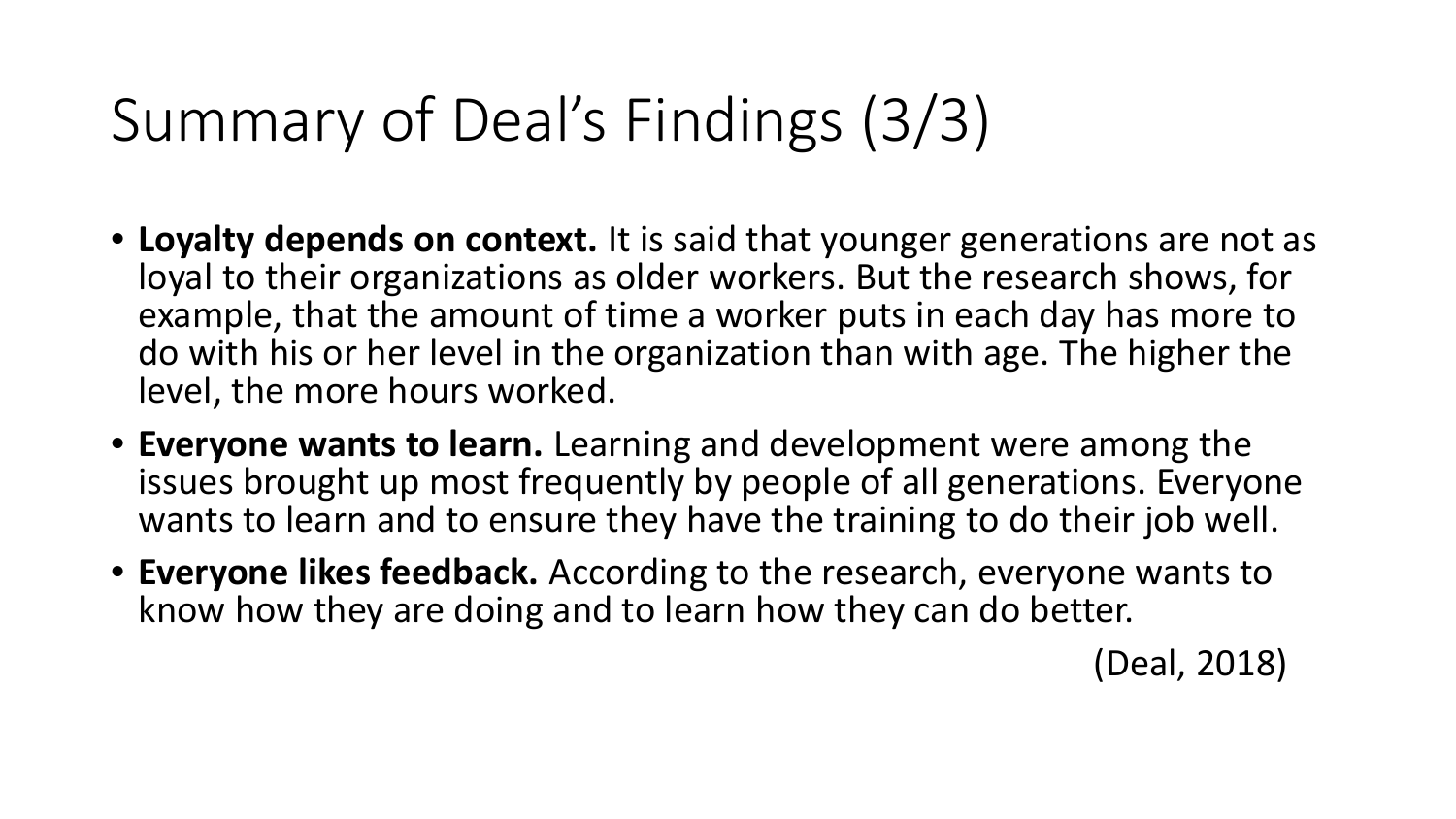# Profile of the Library Workforce in the Philippines

- The profile is based on the roster of librarians who have registered (8653) as of October 9, 2017.
- Adjustments were made for the pre-baby boomers, the baby boomers and Gen X because of the grandfather's clause in RA 6966.
- No adjustment was made for the grandfather's clause in RA 9246.
- More data is needed to establish dates of births. The numbers are estimates based on the date of registration and assumption that all passers are new graduates.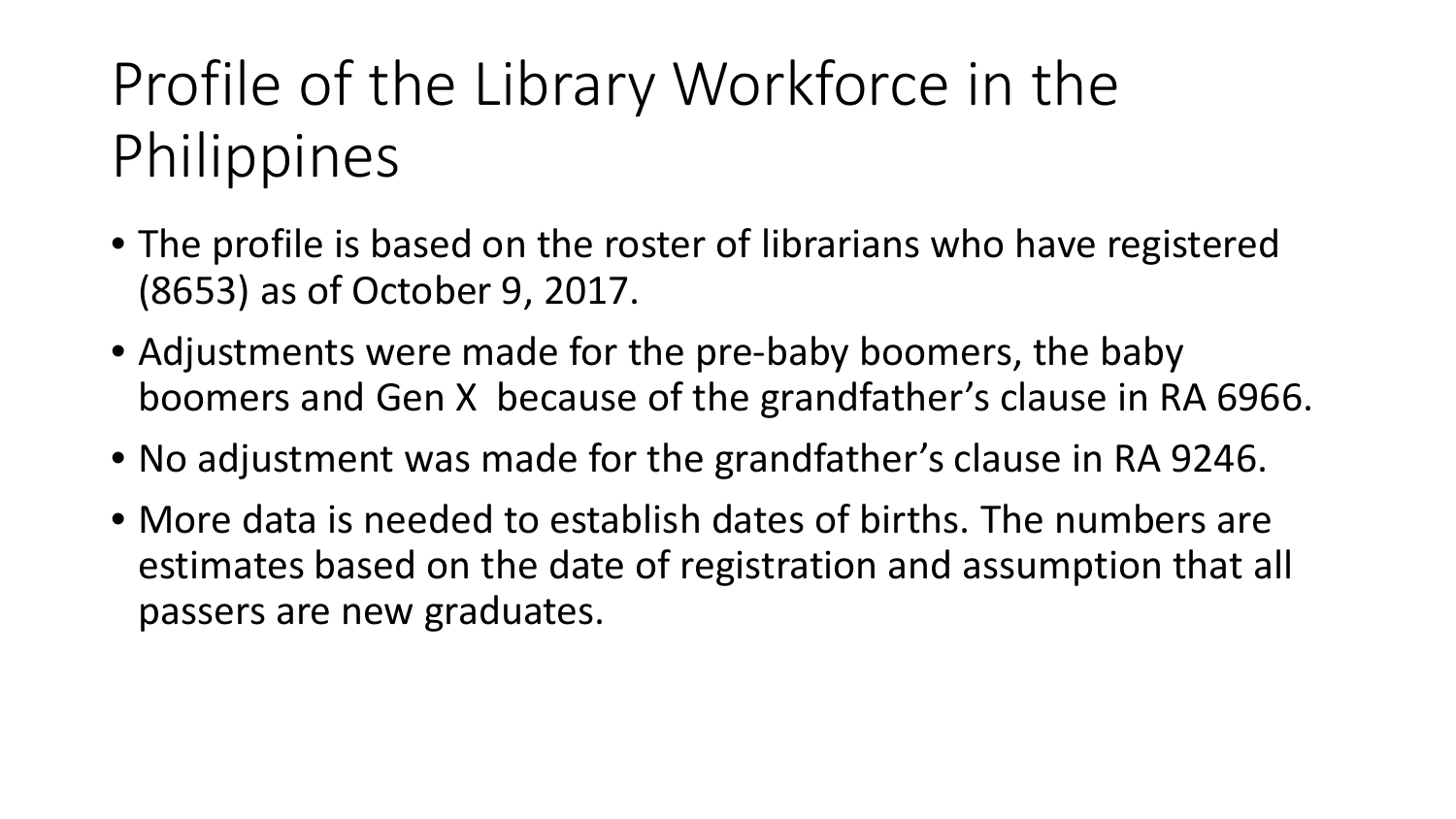#### 2018 Profile of the Librarians in the Philippines

| <b>Generation (Rainmaker</b><br><b>Thinking)</b>      | <b>Generation</b><br>(Memberclicks) | <b>Age in</b><br>2018 | <b>Number</b> | <b>Percentage of</b><br>total licensed<br>(8653) | <b>Remarks</b>                                     |
|-------------------------------------------------------|-------------------------------------|-----------------------|---------------|--------------------------------------------------|----------------------------------------------------|
| Pre Baby Boomers (BB)<br>(pre 1946)                   |                                     | $>72$                 | nil           |                                                  | The retirement age is 60-<br>65.                   |
| BB First Wave (1946-1954)                             | 1945-60                             | 64-72                 | 415           | 4.8%                                             | Some retirees are still<br>working as consultants. |
| BB Second Wave (1955-<br>1964)                        |                                     | 54-63                 | 809           | 9.35%                                            | This group is about to<br>retire.                  |
| <b>Generation x (1965-1977)</b>                       | 1961-1980                           | $41 - 53$             | 839           | 9.70%                                            | This group is trying to<br>cope with Millennials   |
| <b>Millennials First Wave</b><br>(Gen Y) (1978-1989)  | 1981-1996                           | $29 - 40$             | 4012          | 46.37%                                           | This is a tech-savvy group                         |
| <b>Millennials Second Wave</b><br>(Gen Y) (1990-2000) |                                     | 18-28                 | 2323          | 26.85%                                           | This group is more tech-<br>savvy                  |
| <b>Post Millennials</b><br>(Generation Z)             | 1996-2015                           | $<$ 18                | none          | none                                             | Will enter the workforce<br>soon.                  |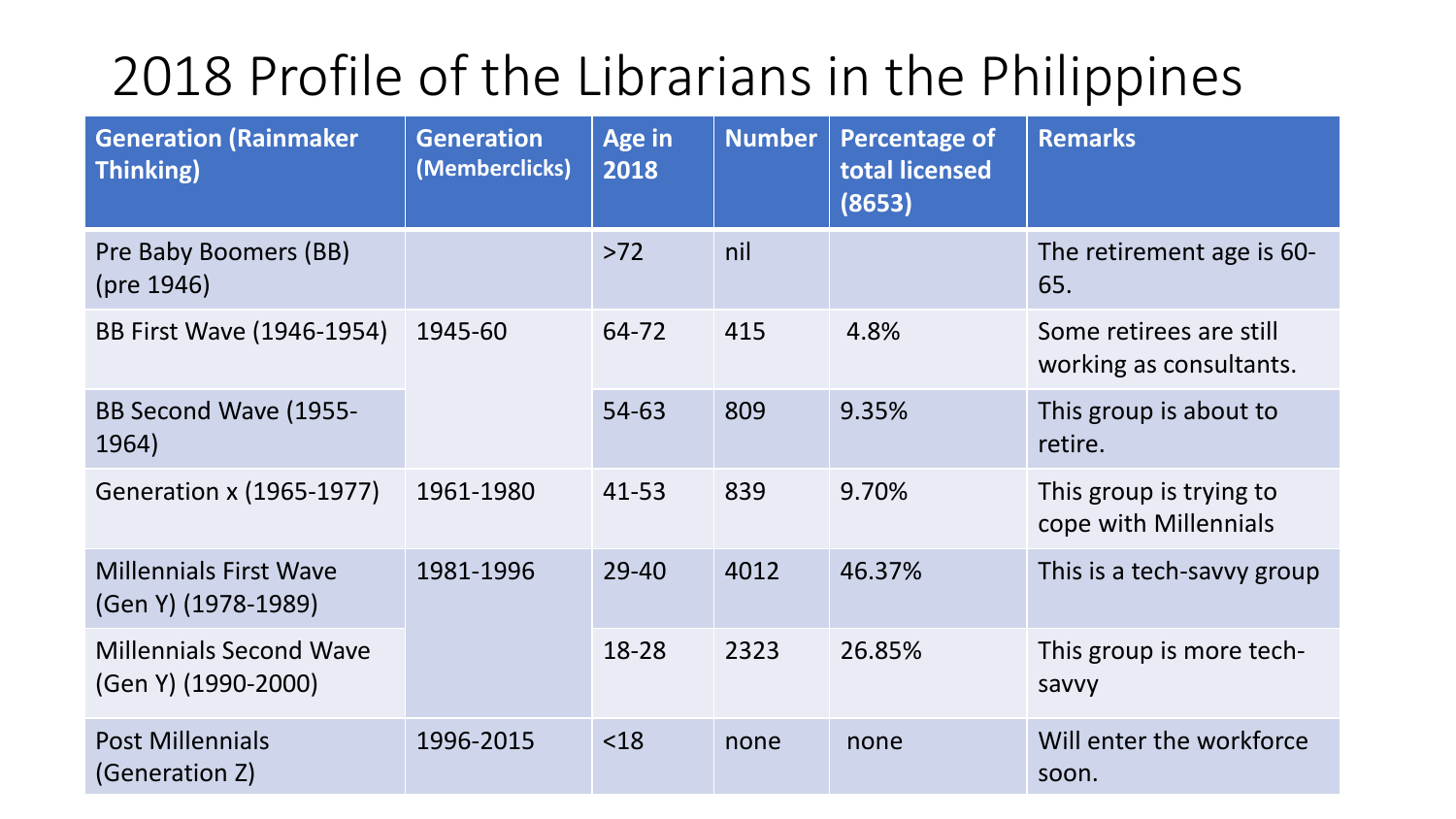### Factors Which Drive Employee Engagement

- The MacLeod report identified five key factors that drive employee engagement:
	- **Recognition** tell people when they have done a great job and celebrate their successes. ASSOCIATION OF SPECIAL **LIBRARIES**
	- **Reward** reward people fairly for their efforts.
	- **Change management** communicate about change and the rationale for it; engage people in the change process.
	- **Performance management** deal with poor performance and reward great performance.
	- **Leadership** outline the vision and strategy for the organisation, communicate and engage people in it and lead by example in terms of ethical behaviour and values.

(MacLeod, 2007)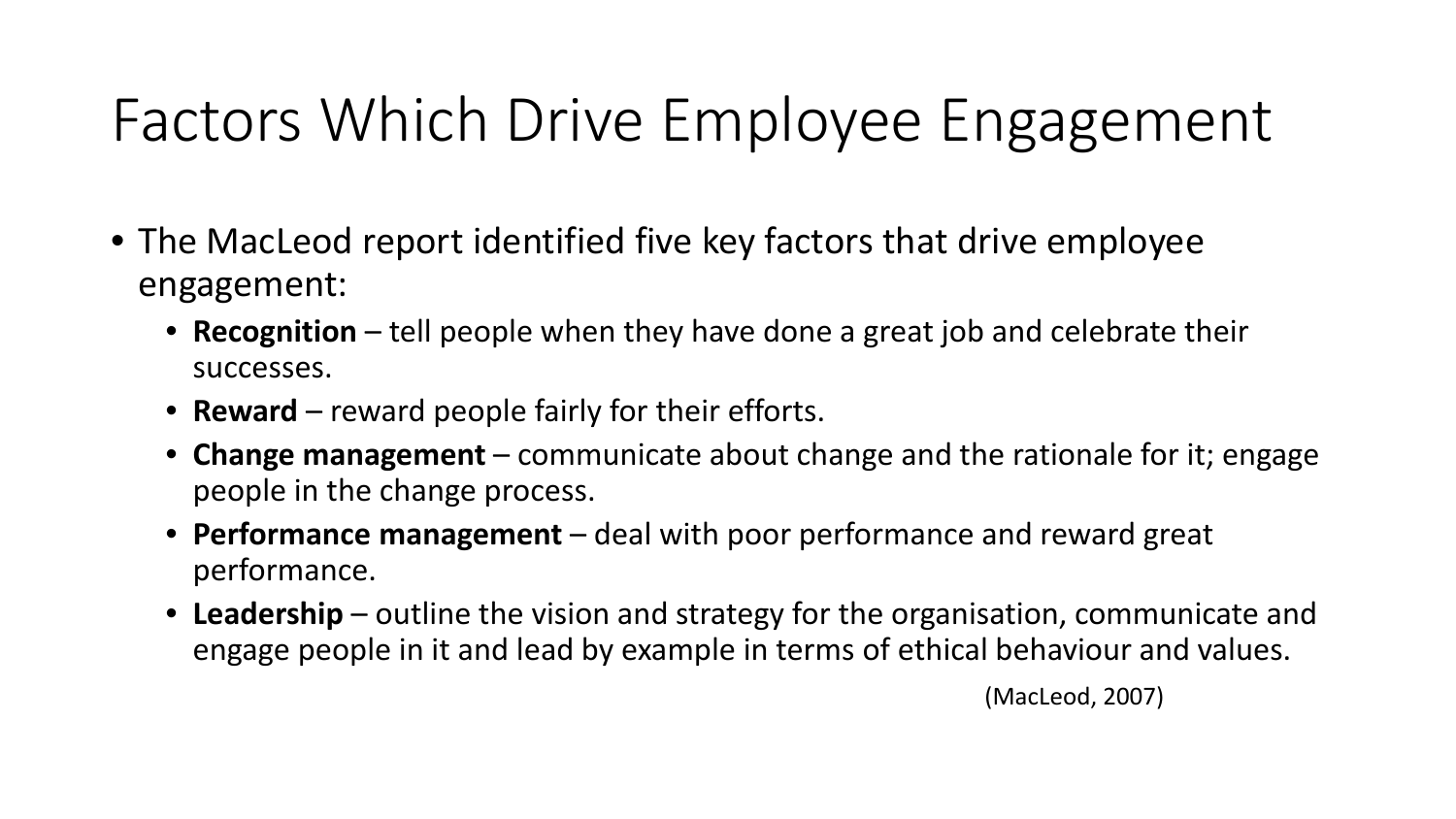#### Behaviors that Make for Great Leadership

- Talk straight
- Demonstrate respect
- Create transparency
- Right wrongs
- Show loyalty
- Deliver results
- Get Better

• Confront Reality • Clarify Expectations **• Practice Accountability** • Listen First • Keep Commitments **• Extend Trust**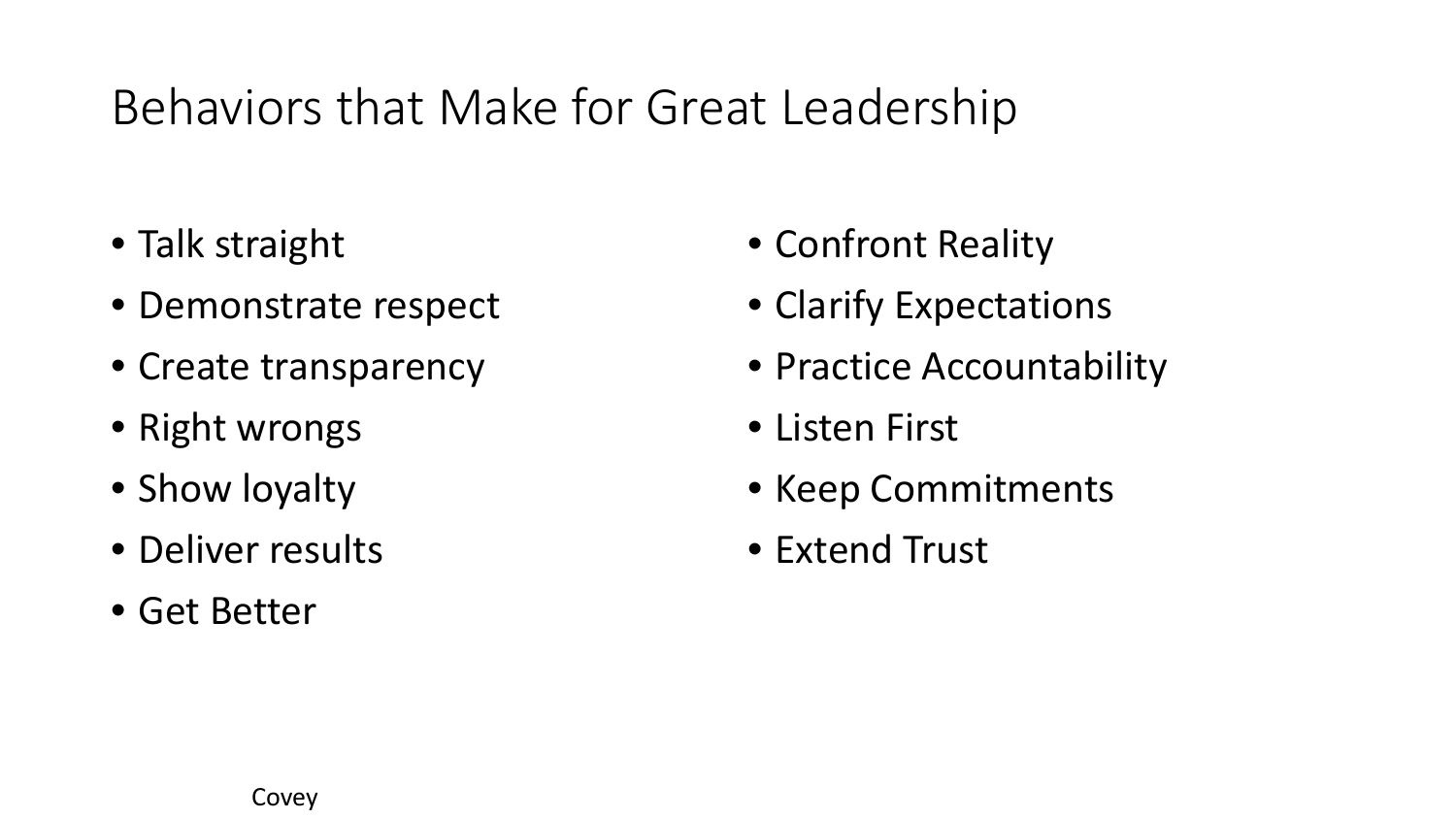#### Conclusion

- According to Stephen Covey a leader must build trust among his employees Employees will remain and do a good job if they trust their employees and vice versa.
- Trust is the key to great leadership whether it is then, now or in the future.

195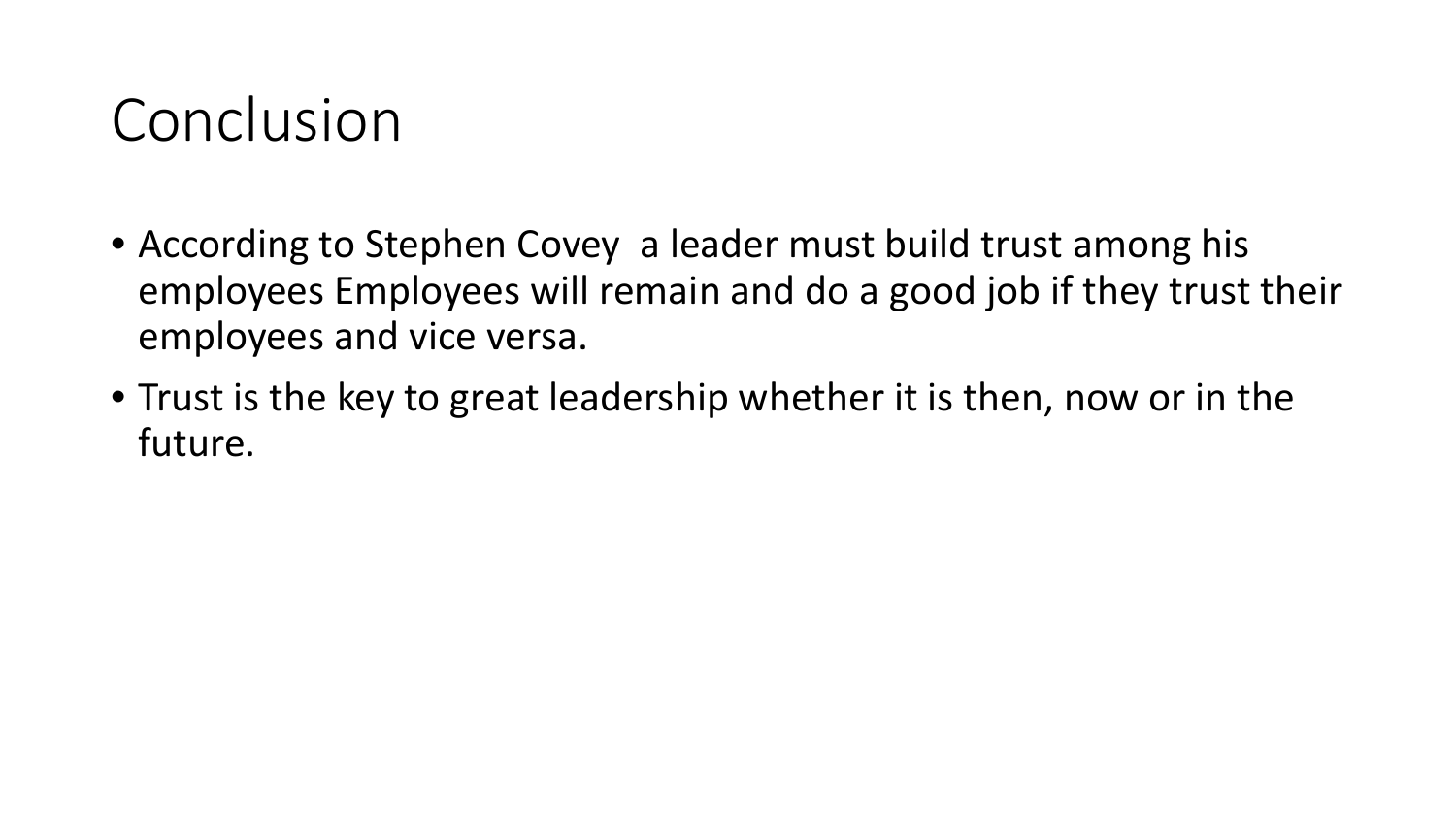#### References

- ADP Research Institute (20160. Evolution of work study, a global look at workplace trends across 2000 individuals in 13 countries. Retrieved from <u>[https://www.adp.com/tools-and-resources/adp-research-institute/research-and-trends/research-item-](https://www.adp.com/tools-and-resources/adp-research-institute/research-and-trends/research-item-detail.aspx?id=DF55E8A7-906A-4E81-A941-E886886BC9B2)</u><br><u>[detail.aspx?id=DF55E8A7-906A-4E81-A941-E886886BC9B2](https://www.adp.com/tools-and-resources/adp-research-institute/research-and-trends/research-item-detail.aspx?id=DF55E8A7-906A-4E81-A941-E886886BC9B2)</u>
- American Mangement Association (2018). The Myth of Generational Differences in the Workplace. Excerpt from the book Retiring<br>the Generation Gap: How Employees Young & Old Can Find Common Ground [\(Jossey-Bass\) by Jennifer J.](https://www.amanet.org/training/articles/the-myth-of-generational-differences-in-the-workplace.aspx)
- Gilbert, Dennis E. (2017). What causes a generational shift? Retrieved from <http://dennis-gilbert.com/generational-shift/>
- [The Great generational shift. \(2015\). Generation\\_Bites-brochure-AU-web.pdf. Retrieved](http://au.hudson.com/portals/au/documents/Generation_Bites-brochure-AU-web.pdf) from [http://au.hudson.com/portals/au/documents/Generation\\_Bites-brochure-AU-web.pdf](http://au.hudson.com/portals/au/documents/Generation_Bites-brochure-AU-web.pdf)
- Leddy, Chuck (2017). Spark Newsletter, 2018. Retrieved from [https://www.adp.com/spark/articles/2017/03/the-generational-](https://www.adp.com/spark/articles/2017/03/the-generational-workplace-shift-5-ways-to-stay-ahead-of-the-curve.aspx)<br>[workplace-shift-5-ways-to-stay-ahead-of-the-curve.aspx#](https://www.adp.com/spark/articles/2017/03/the-generational-workplace-shift-5-ways-to-stay-ahead-of-the-curve.aspx)
- MacLeod, David, Nita Clarke (2009.) Engaging for success: enhancing performance through employee engagement: a report to government. London: BIS, 2009<br>http://cdn2.hubspot.net/hubfs/161031/Premium\_Content\_Offers/How\_to\_Engage\_Different\_Generations.pdf?t=1474920171452<br>http://cdn2.hubspot.net/hubfs/161031/Premium\_Content\_Offers/How\_to
- Tulgan, Bruce (2015). The great generational shift in underway. The Blog. Huffpost. Retrieved from [https://www.huffingtonpost.com/bruce-tulgan/the-great-generational-sh\\_b\\_7735132.html](https://www.huffingtonpost.com/bruce-tulgan/the-great-generational-sh_b_7735132.html).
- Tulgan, Bruce (2016). The great generational shift: the emerging post-boomer workforce. Rainmaker Thinking Gen-Shift-White-<br>Paper-2016\_June.2016. Retrieved from http://rainmakerthinking.com/assets/uploads/2016/06/Gen-Shi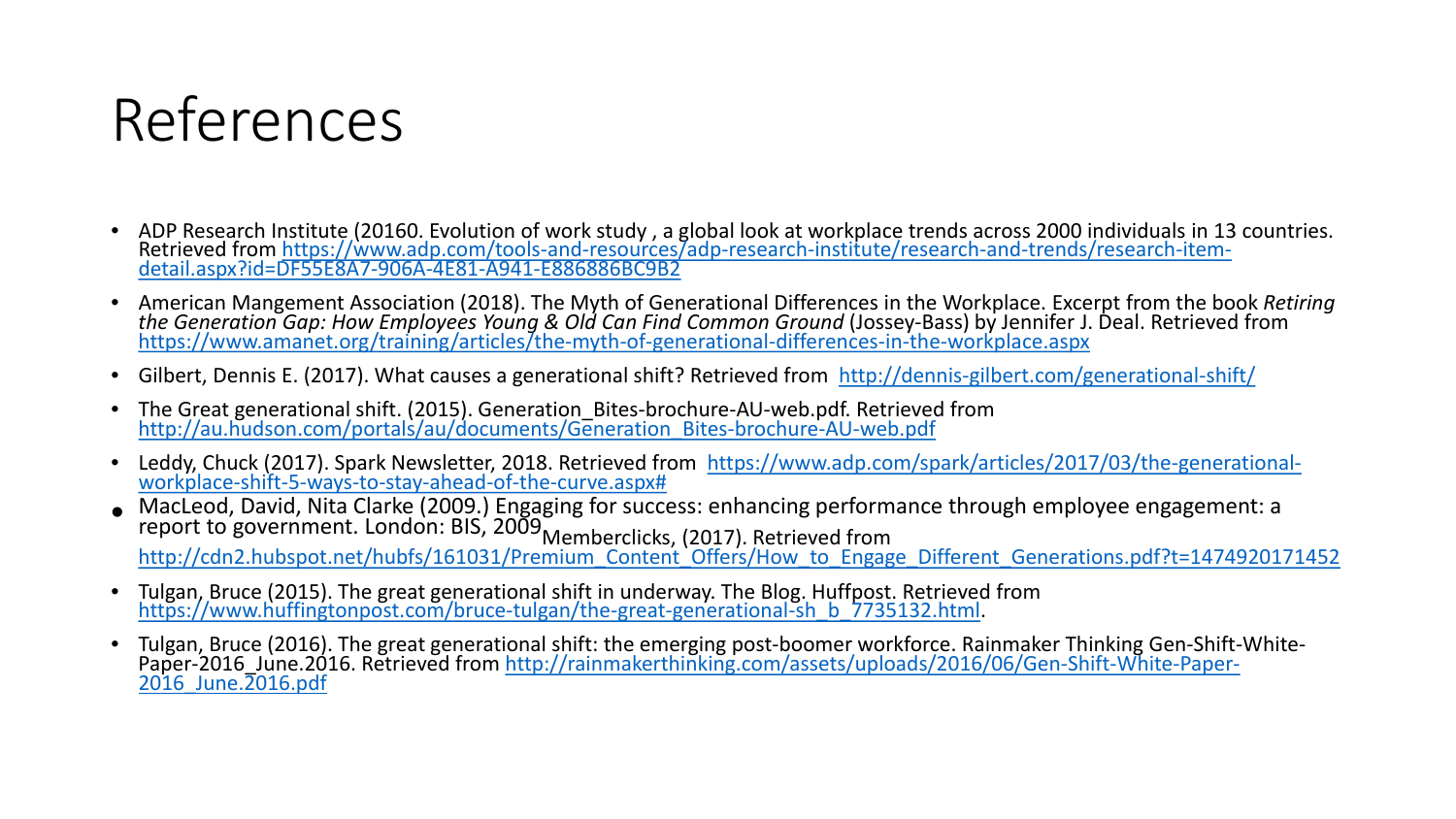# Action checklist for staff welfare and well being

 1. Identify the factors affecting staff well-being and welfare. Physical, emotional and mental issues can all impact on how a member of your team feels about their work and about themselves. Show that you care.

2. Create a safe working environment. Creating a physically safe and comfortable workplace is vital. Understand your legal health and safety obligations. Carry out and act on thorough risk assessments. Report injuries and take the appropriate action promptly.

3. Recognise the impact of stress. Workload is a common cause, when employees feel overburdened by the sheer amount of work that needs doing. Empowering your staff goes a long way to improving their sense of well-being

(Open University of UK, 2018)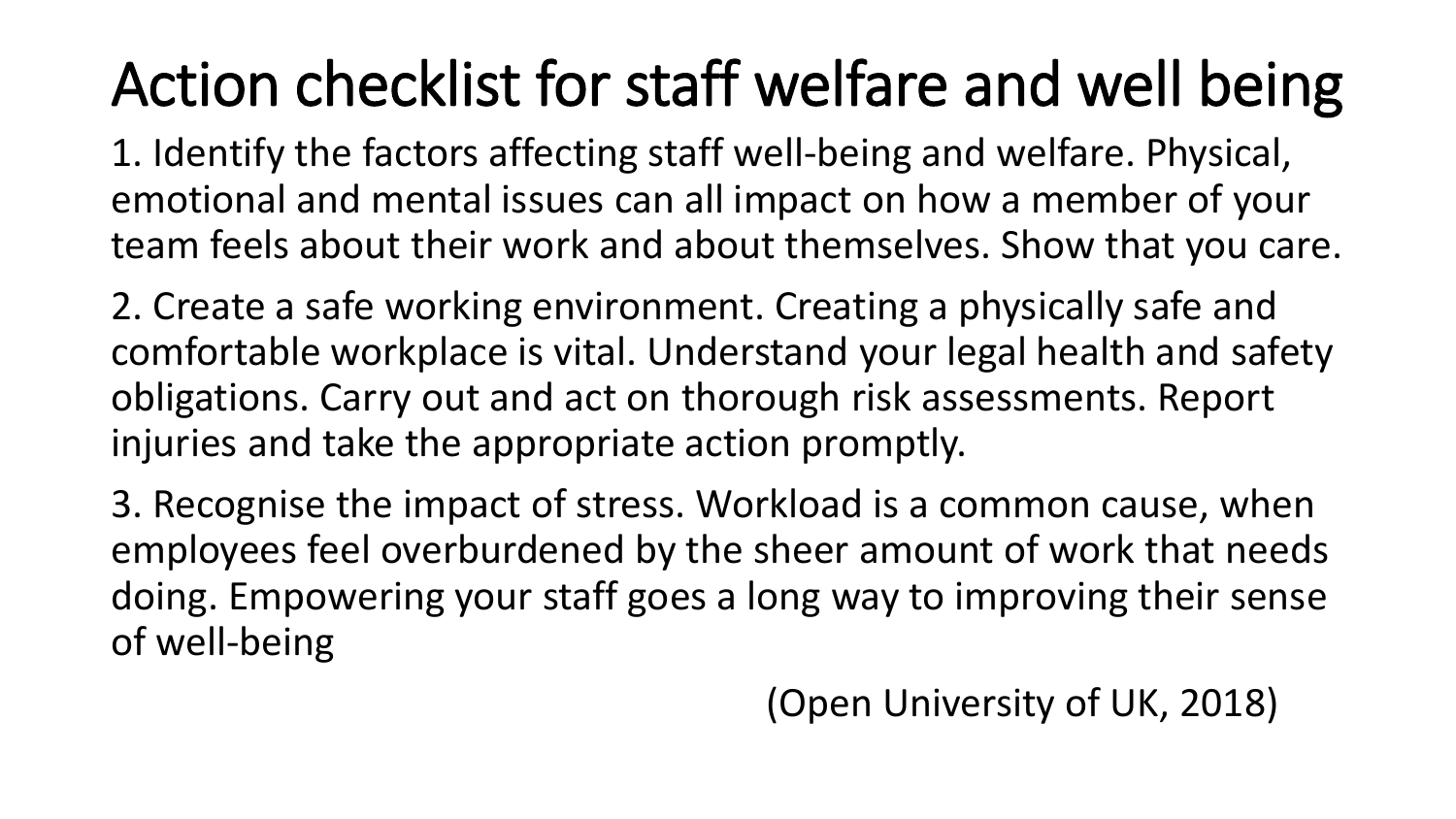4. Understand the impact of an employee's personal life. It is important to recognise and make allowances for known personal problems. Allow for 'recovery' time.

5. Understand the link between poor performance and well-being. Poor performance may be the fault of the employee e.g. bad work ethic or bad attitude. But stress, problems at home, lack of training, support etc. can all have an impact.

6. Seek to improve job satisfaction A promotion or demotion, change of job role, sudden increase or decrease in workload, lack of challenge, repetitive work –all such things can impact on our enjoyment of work. Find out the cause of dissatisfaction and seek to find an agreeable solution.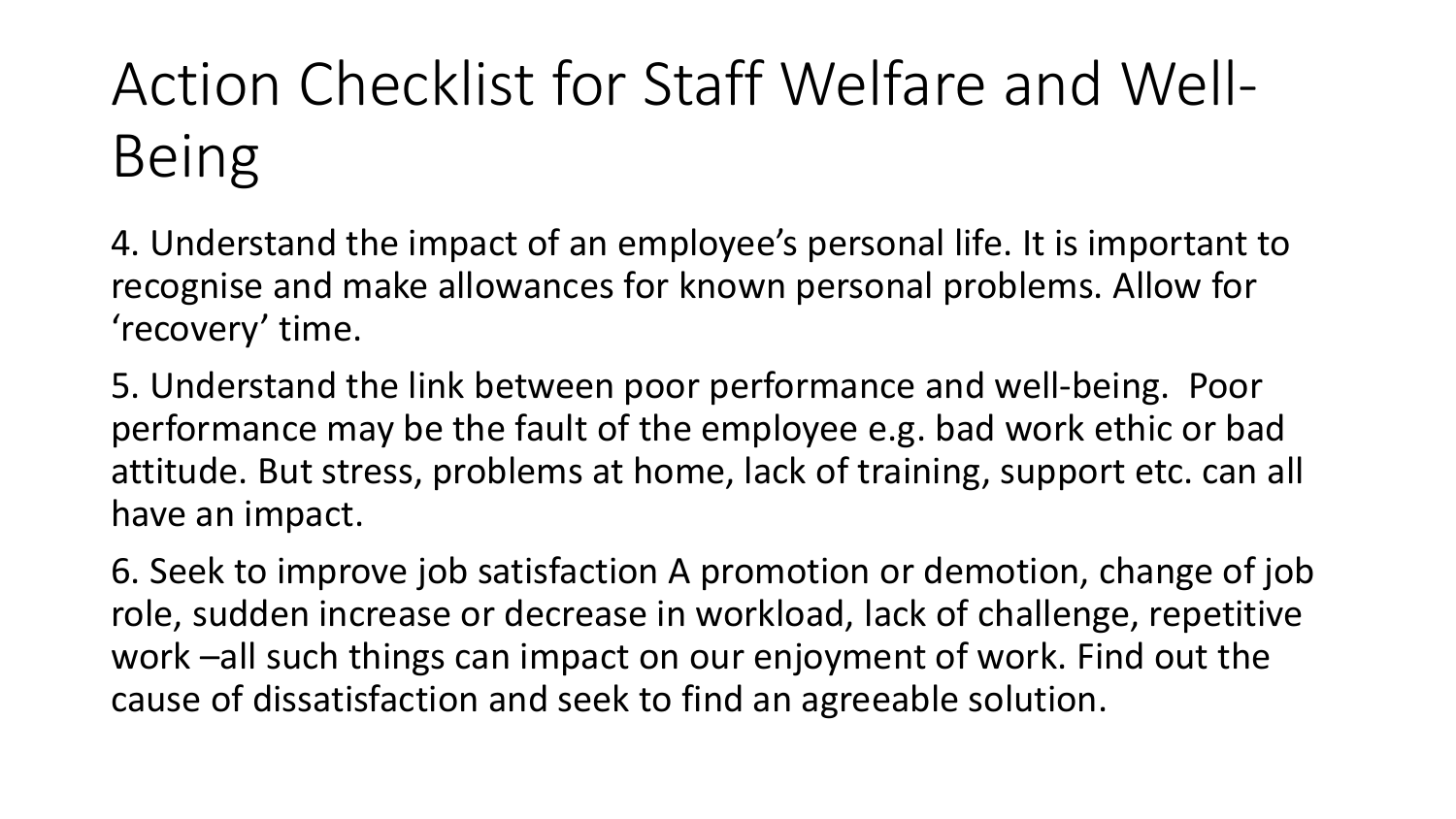7. Address the physical when improving well-being. Encourage healthy practices. If you have an onsite canteen, make sure it is stocked with healthy and nutritious dishes. Invite local healthcare providers to offer free health checks for your employees.

• 8. Stamp out bullying, harassment and conflict. If you suspect that such behaviour is taking place, it's fundamental that you are seen to act upon it without delay. If you notice that there is discord between members of your team, address the issue with the parties concerned before matters getout of hand.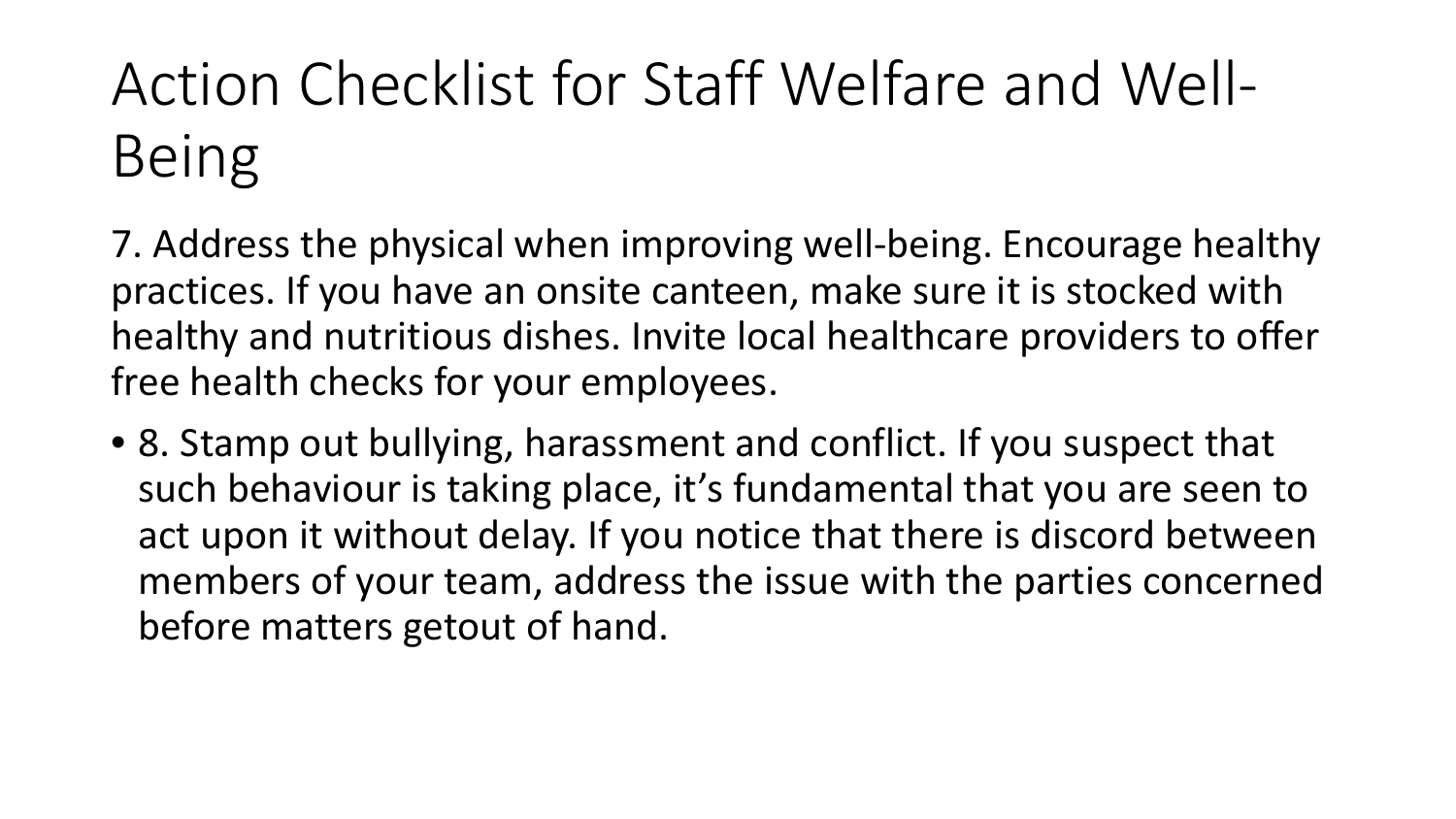- 9. Promote a good work/life balance by :
- • offering flexi-time

•

- • providing generous annual leave allowances
- • operating standard working hours i.e. not expecting employees to work overtime
- • offering sociable working hours i.e. within the standard working day/week
- • offering time off in lieu of hours worked above those contracted
- • honouring an employee's request to reduce their hours (with good reason)
- • planning staff social events and away-days for teams
- • restricting out -of -hours email access.